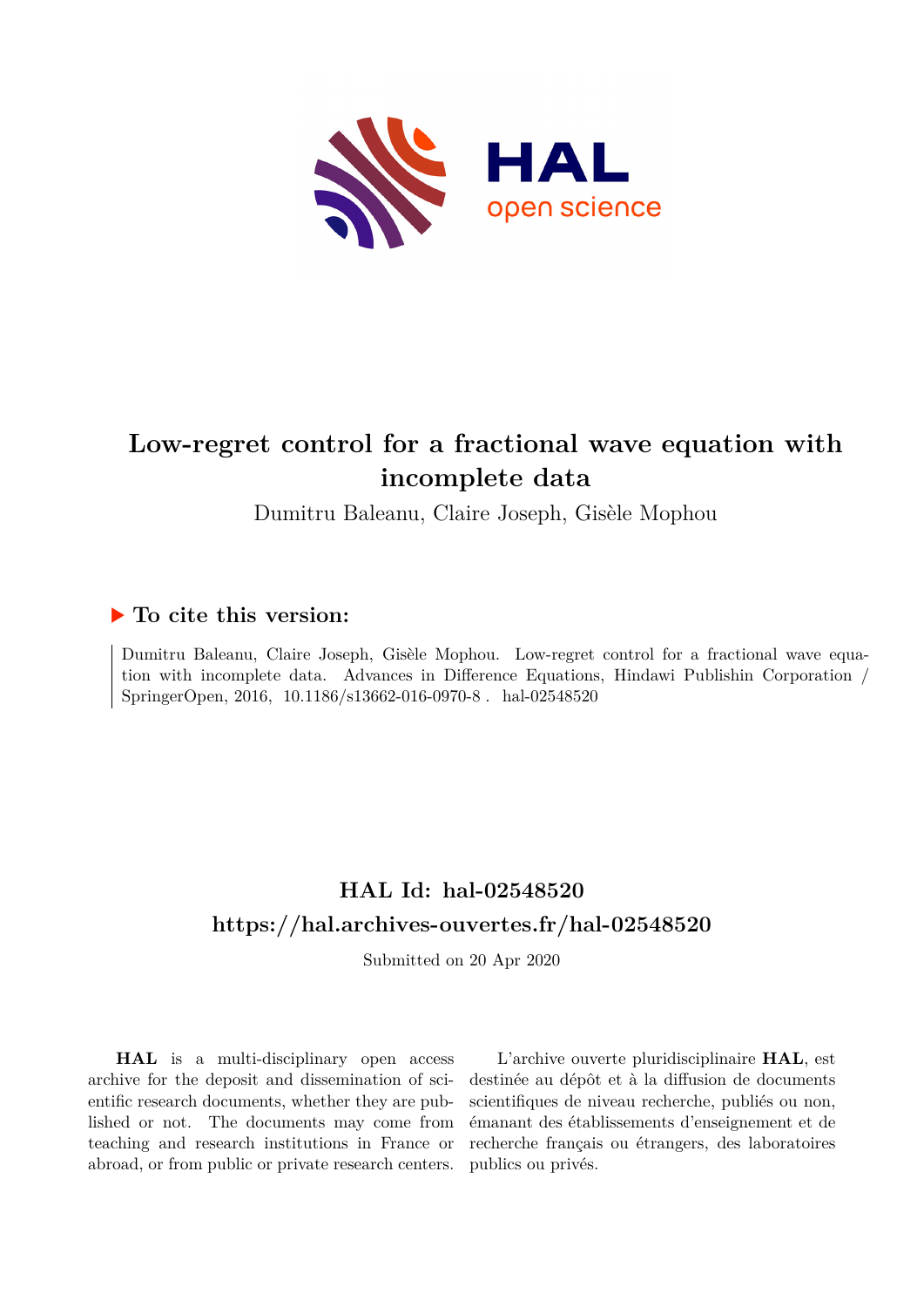« **ADE**  layout: Onecolumn v.. file: ade.tex (Aurimas) class: bmc-onecol-v v.// Prn://; : p. /» « doctopic: OriginalPaper numbering style: ContentOnly reference style: mathphys»

Baleanu et al. Advances in Difference Equations ################################# DOI 10.1186/s13662-016-0970-8

O Advances in Difference Equations a SpringerOpen Journal

# **R E S E A R C H Open Access**

1

# Low-regret control for a fractional wave

# equation with incomplete data

Dumitru Baleanu<sup>1,2</sup>, Claire Joseph<sup>3</sup> and Gisèle Mophou<sup>3,4\*</sup>

 $\overline{9}$ \*Correspondence:

- 10 gmophou@univ-ag.fr
- 11 <sup>3</sup>Université des Antilles et de la Guyane, Campus Fouillole, 97159,
- 12 Pointe-à-Pitre, Guadeloupe (FWI), France
- 13 4 Laboratoire MAINEGE, Université Ouaga 3S, 06 BP 10347,
- 14 Ouagadougou 06, Burkina Faso
- 15 Full list of author information is
- available at the end of the article
- 16

17

## 18

- 19
- 20
- 21
- $22$
- 
- 23

24

- $25$
- 26 27
- 28
- 29
- 30

31

32

33

34

35

36

37





**Abstract**

We investigate in this manuscript an optimal control problem for a fractional wave equation involving the fractional Riemann-Liouville derivative and with missing initial condition. For this purpose, we use the concept of no-regret and low-regret controls. Assuming that the missing datum belongs to a certain space we show the existence and the uniqueness of the low-regret control. Besides, its convergence to the no-regret control is discussed together with the optimality system describing the no-regret control.

**Keywords:** Riemann-Liouville fractional derivative; Caputo fractional derivative; optimal control; no-regret control; low-regret control

## **1 Introduction**

Let us consider  $N\in\mathbb{N}^*$  and  $\Omega$  a bounded open subset of  $\mathbb{R}^N$  possessing the boundary  $\partial\Omega$ of class  $C^2$ . When the time  $T > 0$ , we consider  $Q = \Omega \times ]0, T[$  and  $\Sigma = \partial \Omega \times ]0, T[$  and we discuss the fractional wave equation:

$$
\begin{cases}\nD_{\text{RL}}^{\alpha}y(x,t) - \Delta y(x,t) = v(x,t), & (x,t) \in Q, \\
y(\sigma, t) = 0, & (\sigma, t) \in \Sigma, \\
I^{2-\alpha}y(x, 0^+) = y^0, & x \in \Omega, \\
\frac{\partial}{\partial t}I^{2-\alpha}y(x, 0^+) = g, & x \in \Omega,\n\end{cases}
$$
\n(1)

such that  $3/2 < \alpha < 2$ ,  $y^0 \in H^2(\Omega) \cap H_0^1(\Omega)$ ,  $I^{2-\alpha}y(x, 0^+) = \lim_{t \to 0} I^{2-\alpha}y(x, t)$  and  $\frac{\partial}{\partial t}I^{2-\alpha}y(x, t)$  $(0^+)$  = lim<sub>t→0</sub>  $\frac{\partial}{\partial t}I^{2-\alpha}y(x,t)$  where the fractional integral  $I^{\alpha}$  of order  $\alpha$  and the fractional derivative  $D_{\text{RL}}^{\alpha}$  of order  $\alpha$  are within the Riemann-Liouville sense. The function  $g$  is unknown and belongs to  $L^2(\Omega)$  and the control  $v \in L^2(Q)$ .

Since the initial condition is unknown, the system  $(1)$  is a fractional wave equations with missing data. Such equations are used to model pollution phenomena. In this system  $g$ represents the pollution term.

According to the data, we know that system (1) admits a unique solution  $y(v, g)$  =  $y(x, t; v, g)$  in  $L^2((0, T); H_0^1(\Omega)) \subset L^2(Q)$  [1]. Hence, we can define the following functional:

$$
J(\nu, g) = \left\| y(\nu, g) - z_d \right\|_{L^2(Q)}^2 + N \left\| \nu \right\|_{L^2(Q)}^2,
$$
\n(2)

where  $z_d \in L^2(Q)$  and  $N > 0$ .

© 2016 Baleanu et al. This article is distributed under the terms of the Creative Commons Attribution 4.0 International License (http://creativecommons.org/licenses/by/4.0/), which permits unrestricted use, distribution, and reproduction in any medium, provided you give appropriate credit to the original author(s) and the source, provide a link to the Creative Commons license, and indicate if changes were made.

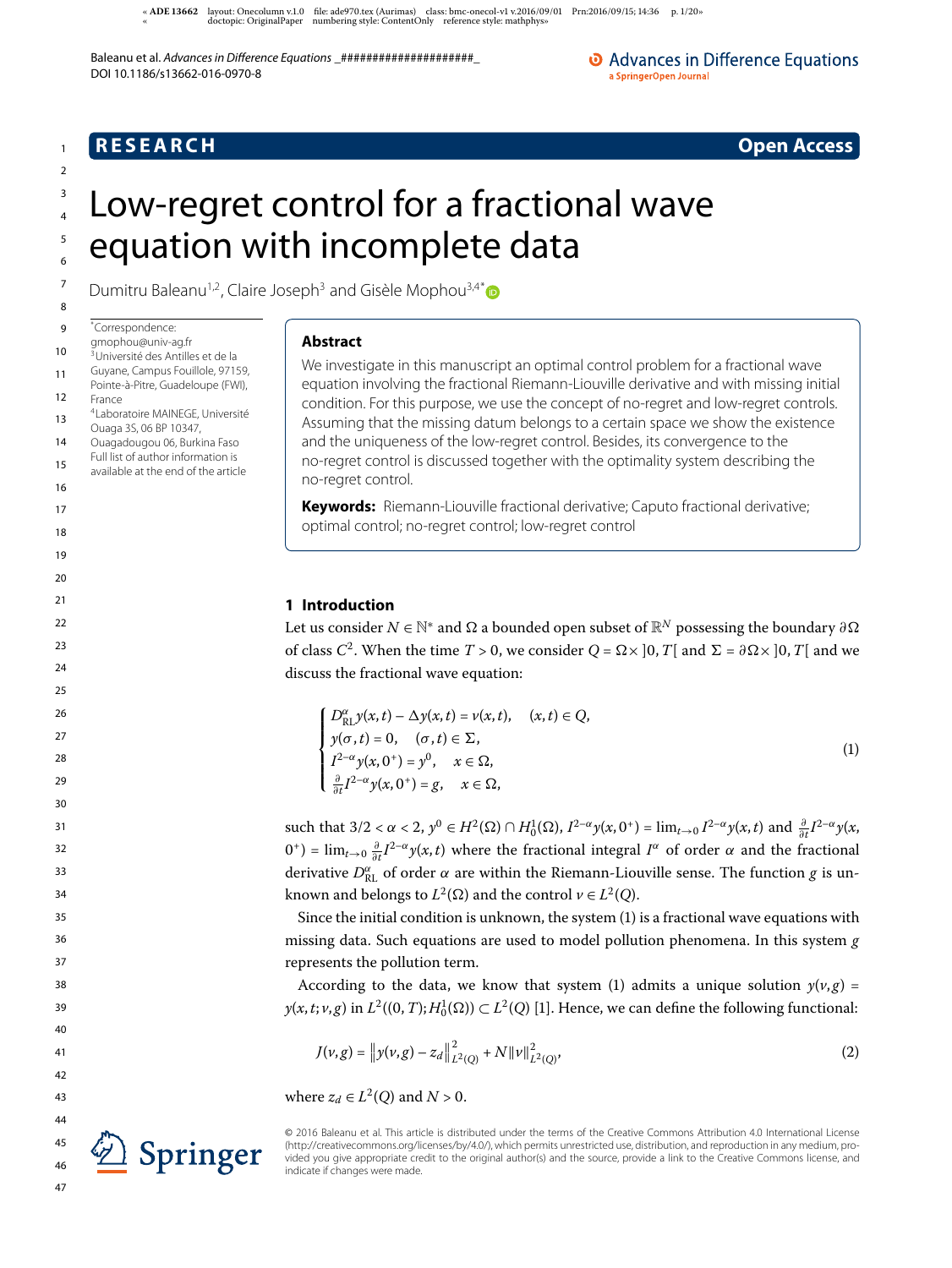48 In this manuscript, we discuss the optimal control problem, namely

$$
\inf_{v \in L^2(Q)} J(v, g), \quad \forall g \in L^2(\Omega). \tag{3}
$$

50 51

49

52 53 54 55 56 57 58 59 If the function g is given, namely  $g = g_0 \in L^2(\Omega)$ , then system (1) is completely determined and problem (3) becomes a classical optimal control problem [2]. Such a problem was studied by Mophou and Joseph [] with a cost function defined with a final observation. Actually, the authors proved that one can approach the fractional integral of order 0 <  $2 - \alpha < 1/2$  of the state at final time by a desired state by acting on a distributed control. For more literature on fractional optimal control, we refer to  $[3-11]$  and the references therein.

60 61 62 63 64 65 66 67 68 69 70 71 Since the function  $g$  is unknown, the optimal control problem  $(3)$  has no sense because  $L^2(\Omega)$  is of infinite dimension. So, to solve this problem, we proceed as Lions [12, 13] for the control of partial differential equations with integer time derivatives and missing data. This means that we use the notions of no-regret and low-regret controls. There are many works using these concepts in the literature. In [14] for instance, Nakoulima *et al.* utilized these concepts to control distributed linear systems possessing missing data. A generalization of this approach can be found in [15] for some nonlinear distributed systems possessing incomplete data. Jacob and Omrane used the notion of no-regret control to control a linear population dynamics equation with missing initial data [16]. Recently, Mophou [17] used these notions to control a fractional diffusion equation with unknown boundary condition. For more literature on such control we refer to  $[18-23]$  and the references therein.

72 73 74 In our paper, we show that the low-regret control problem associated to  $(1)$  admits a unique solution which converges toward the no-regret control. We provide the singular optimality system for the no-regret control.

Below we present the organization of our manuscript. In the following section, we show briefly some results about fractional derivatives and preliminary results on the existence and uniqueness of solution to fractional wave equations. In Section 3, we investigate the no-regret and low-regret control problems corresponding to (1).

## **2 Preliminaries**

Below, we give briefly some results about fractional calculus and some existence results about fractional wave equations.

**Definition 2.1** [24, 25] If  $f : \mathbb{R}_+ \to \mathbb{R}$  is a continuous function on  $\mathbb{R}_+$ , and  $\alpha > 0$ , then the expression of the Riemann-Liouville fractional integral of order  $\alpha$  is

$$
I^{\alpha}f(t)=\frac{1}{\Gamma(\alpha)}\int_0^t(t-s)^{\alpha-1}f(s)\,ds,\quad t>0.
$$

89 90 **Definition 2.2** [25, 26] The form of the left Riemann-Liouville fractional derivative of order  $0 \le n - 1 < \alpha < n$ ,  $n \in \mathbb{N}$  of f is given by

91 92

$$
D_{\mathrm{RL}}^{\alpha}f(t)=\frac{1}{\Gamma(n-\alpha)}\cdot\frac{d^n}{dt^n}\int_0^t(t-s)^{n-1-\alpha}f(s)\,ds,\quad t>0.
$$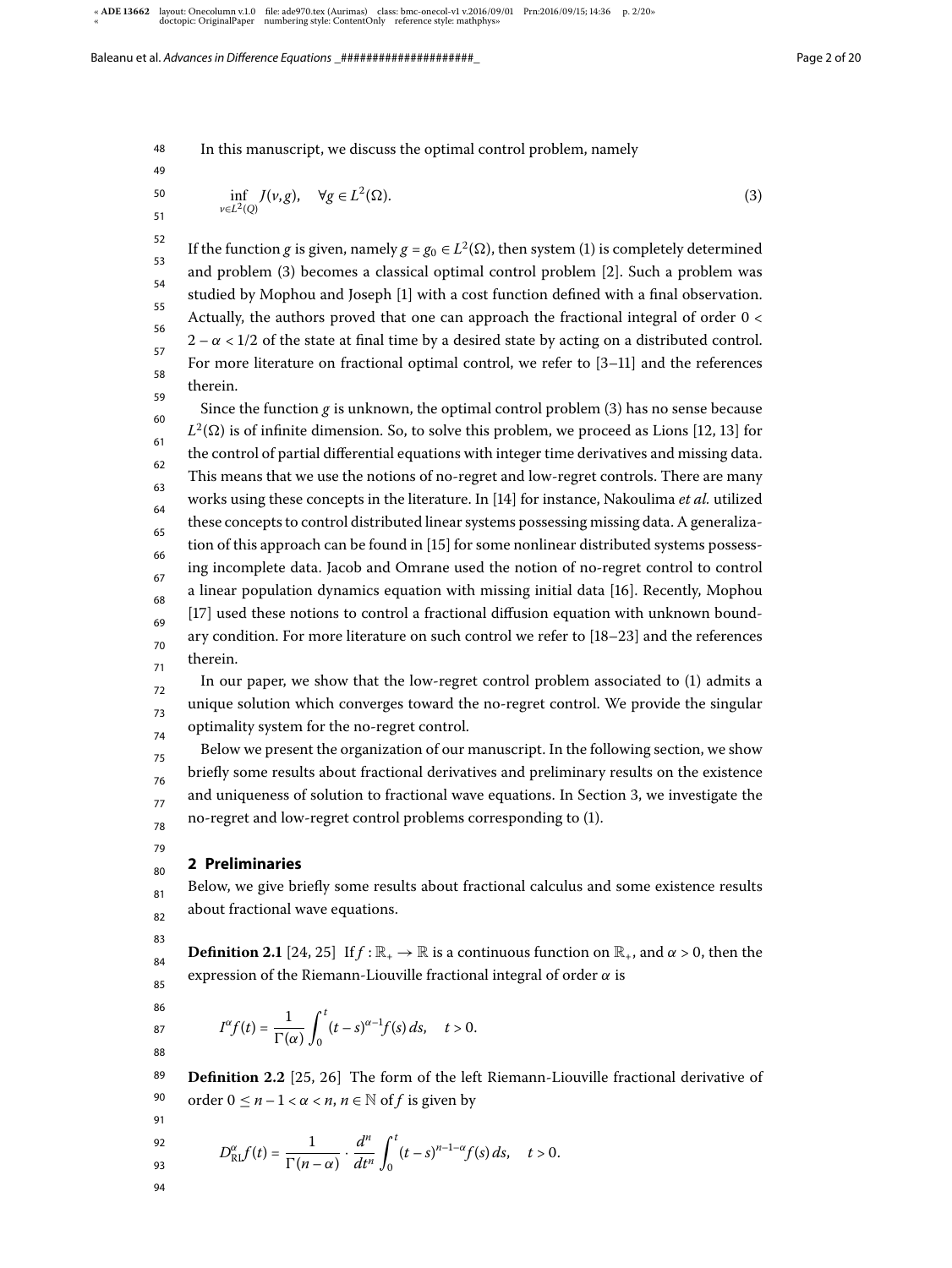95 96 97 98 99 100 101 102 103 104 105 106 107 108 109 110 111 112 113 114 115 116 117 118 119 120 121 122 123 **Definition 2.3** [25, 26] The left Caputo fractional derivative of order  $0 \le n - 1 < \alpha < n$ ,  $n \in \mathbb{N}$  of f is given by  $D_{\rm C}^{\alpha} f(t) = \frac{1}{\Gamma(n-\alpha)}$  $\int_0^t$  $\boldsymbol{0}$  $(t-s)^{n-1-\alpha} f^{(n)}(s) ds, \quad t > 0.$  (4) We mention that in the above two definitions we consider  $f : \mathbb{R}_+ \to \mathbb{R}$ . **Definition 2.4** [25-27] Let  $f : \mathbb{R}_+ \to \mathbb{R}$ ,  $0 \le n - 1 < \alpha < n$ ,  $n \in \mathbb{N}$ . Then the right Caputo fractional derivative of order  $\alpha$  of f is  $\mathcal{D}_{\mathcal{C}}^{\alpha}f(t)=\frac{(-1)^{n}}{\Gamma(n-\alpha)}$  $\int_0^T$ t  $(s-t)^{n-1-\alpha} f^{(n)}(s) ds, \quad 0 < t < T.$  (5) In all above definitions we assume that the integrals exist. **Lemma 2.5** [1] Let  $y \in C^{\infty}(\overline{Q})$  and  $\varphi \in C^{\infty}(\overline{Q})$ . Then we have  $\overline{a}$ Q  $(D_{\text{RL}}^{\alpha} y(x,t) - \Delta y(x,t)) \varphi(x,t) dx dt$  $=$  $\int_{\Omega} \varphi(x, T) \frac{\partial}{\partial x}$  $\frac{\partial}{\partial t}I^{2-\alpha}y(x,T) dx - \int$  $\int_{\Omega} \varphi(x,0) \frac{\partial}{\partial t} I^{2-\alpha} y(x,0^+) dx$  $\overline{\phantom{a}}$  $\int_{\Omega} I^{2-\alpha} y(x, T) \frac{\partial \varphi}{\partial t}$  $\frac{\partial \varphi}{\partial t}(x,T) dx + \int$  $\int_{\Omega} I^{2-\alpha} y(x,0) \frac{\partial \varphi}{\partial t}(x,0) dx$  $+$  $\int_{\Sigma} y(\sigma, s) \frac{\partial \varphi}{\partial \nu}$  $\frac{\partial \varphi}{\partial v}(\sigma,s) \, d\sigma \, dt - \int$ Σ ∂y  $\frac{\partial g}{\partial v}(\sigma, s) \varphi(\sigma, s) d\sigma dt$  $+$ Q  $y(x,t)(D_C^{\alpha}\varphi(x,t) - \Delta\varphi(x,t)) dx dt.$  (6) In the following we give some results that will be use to prove the existence of the low-

regret and no-regret controls.

125

126 127 **Theorem 2.6** [1] Let  $3/2 < \alpha < 2$ ,  $y^0 \in H^2(\Omega) \cap H_0^1(\Omega)$ ,  $y^1 \in L^2(\Omega)$  and  $v \in L^2(Q)$ . Then the problem

128 129

124

$$
\begin{cases}\nD_{\text{RL}}^{\alpha}y(x,t) - \Delta y(x,t) = v(x,t), & (x,t) \in Q, \\
y(\sigma, t) = 0, & (\sigma, t) \in \Sigma, \\
I^{2-\alpha}y(x, 0^+) = y^0, & x \in \Omega, \\
\frac{\partial}{\partial t}I^{2-\alpha}y(x, 0^+) = y^1, & x \in \Omega\n\end{cases}
$$
\n(7)

133 134

has a unique solution  $y\in L^2((0,T);H^1_0(\Omega)).$  Moreover, the following estimates hold:

135 136  $||y||_{L^2((0,T);H_0^1(\Omega))} \leq \Delta (||y^0||_{H_0^1(\Omega)} + ||y^1||_{L^2(\Omega)} + ||v||_{L^2(Q)})$ ,  $(8)$ 

$$
\|I^{2-\alpha}y\|_{C([0,T];H_0^1(\Omega))} \le \Pi \big( \|y^0\|_{H_0^1(\Omega)} + \|y^1\|_{L^2(\Omega)} + \|v\|_{L^2(Q)} \big),\tag{9}
$$

$$
\left\| \frac{\partial}{\partial t} I^{2-\alpha} y \right\|_{C([0,T];L^2(\Omega))} \leq \Theta \big( \left\| y^0 \right\|_{H^2(\Omega)} + \left\| y^1 \right\|_{L^2(\Omega)} + \left\| v \right\|_{L^2(Q)} \big), \tag{10}
$$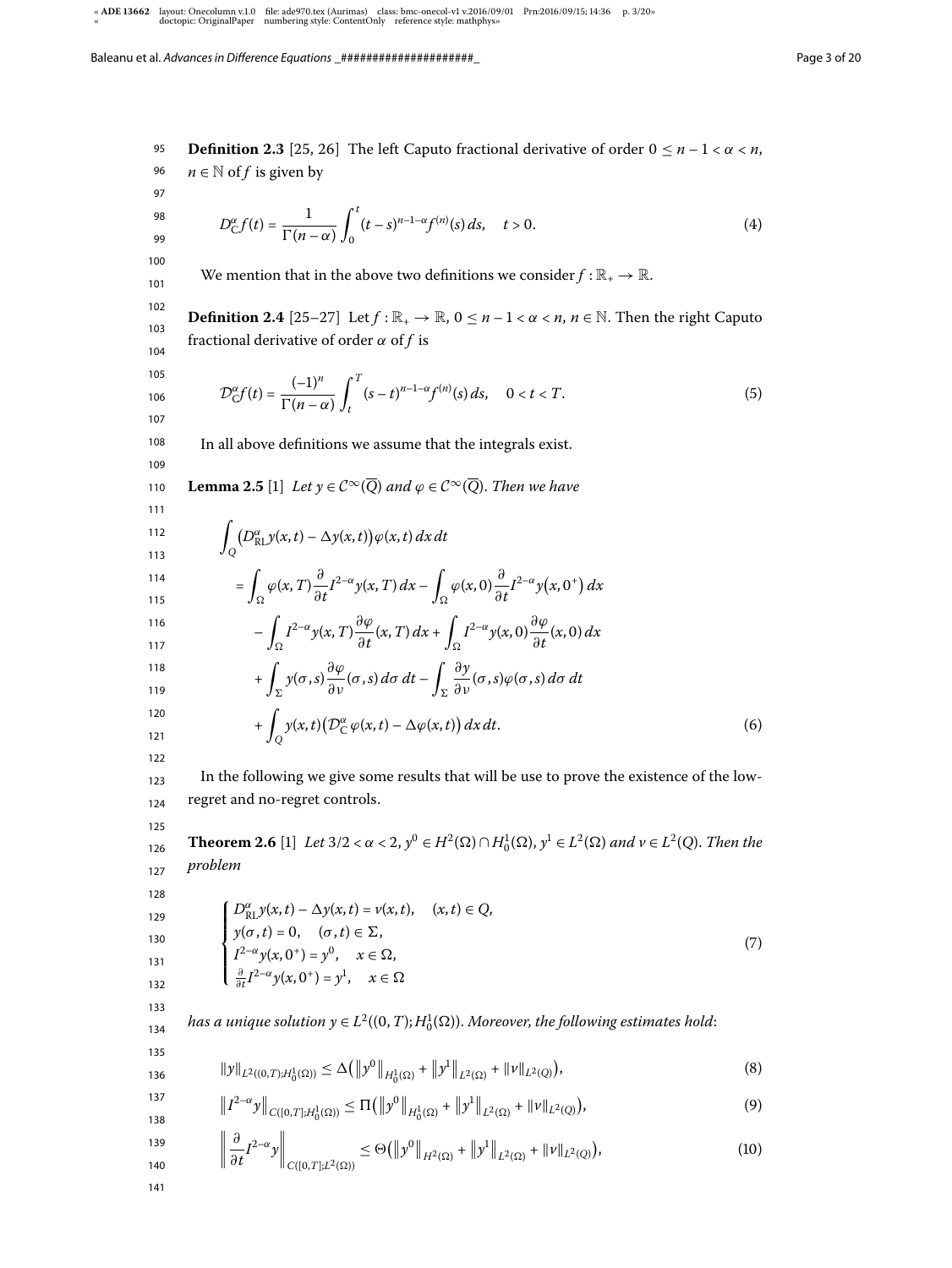142 143 144 145 146 147 148 149 150 151 152 153 154 155 156 157 158 159 160 161 162 163 164 165 166 167 168 169 170 171 172 173 174 175 176 177 178 179 180 181 182 183 184 185 186 with  $\Delta = \max \Big( C$  $\sqrt{\frac{2T^{2\alpha-3}}{(2\alpha-3)}}$ , C  $\sqrt{\frac{T^{\alpha-1}}{(\alpha-1)}}$ , C  $\sqrt{\frac{2T^{\alpha}}{\alpha(\alpha-1)}}$  $\Pi = \sup \left( C \sqrt{2}, C \sqrt{2T^{2-\alpha}}, C \right)$  $\sqrt{2T^{3-\alpha}}$  $(3 - \alpha)$  , and  $\Theta = \max(\sqrt{2}CT^{\alpha-1}, \sqrt{2}C).$ Consider the fractional wave equation involving the left Caputo fractional derivative of order  $3/2 < \alpha < 2$ :  $\sqrt{ }$  $\Big\}$  $\overline{\mathcal{L}}$  $D_C^{\alpha} y(x,t) - \Delta y(x,t) = f, \quad (x,t) \in Q,$  $y(\sigma,t) = 0, \quad (\sigma,t) \in \Sigma,$  $y(x, 0) = 0, \quad x \in \Omega,$ <br>  $\frac{\partial y(x, 0) - 0}{\partial x} = 0$  $\frac{\partial y}{\partial t}(x,0)=0, \quad x\in\Omega,$  $(11)$ where  $f \in L^2(Q)$ . **Theorem 2.7** Let  $f \in L^2(Q)$ . Then problem (11) has a unique solution  $y \in C([0, T]; H_0^1(\Omega))$ . Moreover,  $\frac{\partial y}{\partial t}$  $\frac{\partial y}{\partial t}$  ∈ C([0, T]; L<sup>2</sup>(Ω)) and there exists C > 0 in such a way that  $||y||_{C([0,T];H_0^1(\Omega))} \leq C$  $\int T^{\alpha-1}$  $\frac{1}{\alpha-1}$   $\|f\|_{L^2(Q)}$  $(12)$ and  $\begin{array}{c} \hline \end{array}$ ∂y ∂t  $\Big\|_{C([0,T];L^2(\Omega))} \leq C$  $T^{2\alpha-3}$  $\frac{1}{2\alpha-3} \|f\|_{L^2(Q)}$ .  $(13)$ *Proof* Below we proceed as was mentioned in [28].  $\Box$ **Corollary 2.8** Let  $3/2 < \alpha < 2$  and  $\phi \in L^2(Q)$ . Consider the fractional wave equation:  $\sqrt{ }$  $\bigg\}$  $\overline{\mathcal{L}}$  $\mathcal{D}_{\mathcal{C}}^{\alpha} \psi(x,t) - \Delta \psi(x,t) = \phi, \quad (x,t) \in \mathcal{Q},$  $\psi(\sigma,t) = 0, \quad (\sigma,t) \in \Sigma,$  $\psi(x, T) = 0, \quad x \in \Omega,$ <br>  $\frac{\partial \psi}{\partial t}(x, T) = 0, \quad x \in \Omega,$ ∂t  $(14)$ where  $\mathcal{D}_{\mathsf{C}}^{\alpha}$  is the right Caputo fractional derivative of order  $1$  <  $\alpha$  < 2. Then (14) has a unique solution  $\psi \in C([0,T];H^1_0(\Omega))$ . Moreover,  $\frac{\partial \psi}{\partial t} \in C([0,T];L^2(\Omega))$ , and there exists  $C > 0$  fulfilling  $\frac{1}{2}$ 

$$
\|\psi\|_{C([0,T];H_0^1(\Omega))} \le C\sqrt{\frac{T^{\alpha-1}}{\alpha-1}} \|\phi\|_{L^2(Q)}\tag{15}
$$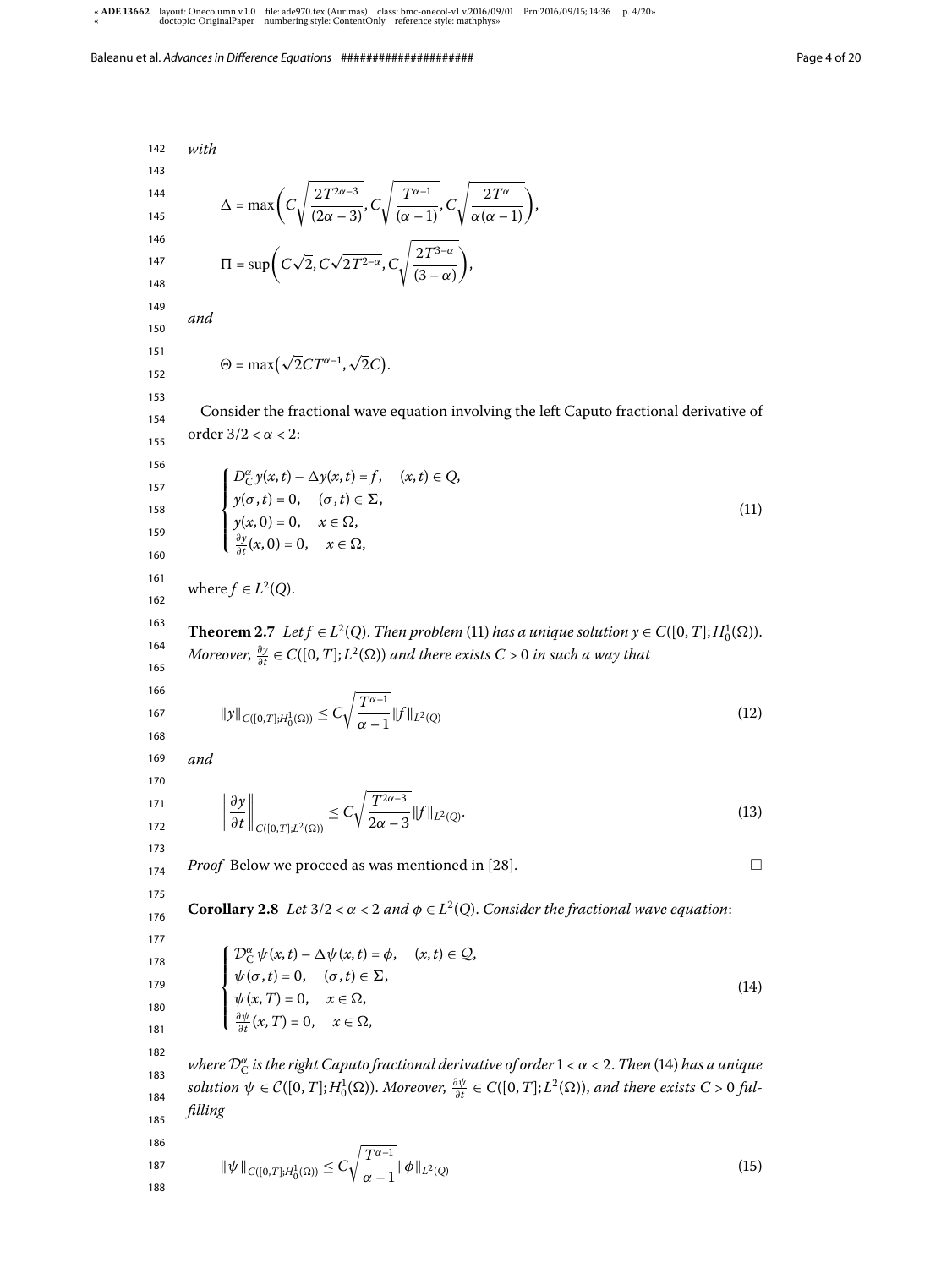189 190 191 192 193 194 195 196 197 198 199 200 201 202 203 204 205 206 207 208 209 210 211 212  $213$ 214 215 216 217 218 219 220 221 222 223 224 225 226 227 228 229 230 231 232 233 234 235 and  $\begin{array}{c} \hline \end{array}$ ∂ψ ∂t  $\Big\|_{C([0,T];L^2(\Omega))} \leq C$  $T^{2\alpha-3}$  $\frac{1}{2\alpha-3} \|\phi\|_{L^2(Q)}$ .  $(16)$ *Proof* If we make the change of variable  $t \to T - t$  in (14), then we conclude that  $\hat{\psi}(t) =$  $\psi(T - t)$  verifies  $\sqrt{ }$  $\Big\}$  $\overline{\mathcal{L}}$  $D_C^{\alpha} \hat{\psi} - \Delta \hat{\psi} = \hat{\phi} \text{ in } Q,$  $\psi = 0$  on  $\Sigma$ ,  $\psi(0) = 0$  in  $\Omega$ ,  $\frac{\partial \psi}{\partial t}(0) = 0$  in  $\Omega$ ,  $(17)$ where  $\hat{\phi}(t) = \phi(T - t)$  and  $D_C^{\alpha}$  is the left Caputo fractional derivative of order 3/2 <  $\alpha$  < 2. Because  $T-t \in [0, T]$  when  $t \in [0, T]$ , we say that  $\hat{\phi} \in L^2(Q)$  due to the fact that  $\phi \in L^2(Q)$ . It then suffices to use Theorem 2.7 to conclude.  $\Box$ We also need some trace results. **Lemma 2.9** [1] Let  $f \in L^2(Q)$  and  $y \in L^2(Q)$  such that  $D_{\text{RL}}^{\alpha}y - \Delta y = f$ . Then: (i)  $y_{|\partial\Omega}$  and  $\frac{\partial y}{\partial v_{|\partial\Omega}}$  exist and belong to  $H^{-2}((0,T);H^{-1/2}(\partial\Omega))$  and  $H^{-2}((0,T);H^{-3/2}(\partial\Omega))$  respectively. (ii)  $I^{2-\alpha}y \in C([0, T]; L^2(\Omega)).$ (iii)  $\frac{\partial}{\partial t} I^{2-\alpha} y \in C([0, T]; H^{-1}(\Omega)).$ **3 Existence and uniqueness of no-regret and low-regret controls** Below, we show the existence and the uniqueness of the no-regret control and the lowregret control problem for system (1). **Lemma 3.1** Let  $v \in L^2(Q)$  and  $g \in L^2(\Omega)$ . Then we have  $J(v, g) = J(0, g) + J(v, 0) - J(0, 0)$  $+ 2$ Q  $\left[ y(0,g) - y(0,0) \right] \left[ y(v,0) - y(0,0) \right] dt dx.$  (18) Here J denotes the functional given by (2) and  $y(v, g) = y(x, t; v, g) \in L^2(0, T; H_0^1(\Omega)) \subset L^2(Q)$ is the solution of  $(1)$ . *Proof* Let us consider  $y(v, 0) = y(x, t; v, 0)$ ,  $y(0, g) = y(x, t; 0, g)$ , and  $y(0, 0) = y(x, t; 0, 0)$  be the solutions of  $\sqrt{ }$  $\Big\}$  $\overline{\mathcal{L}}$  $D_{\text{RL}}^{\alpha} y(\nu, 0) - \Delta y(\nu, 0) = \nu \text{ in } Q,$  $y = 0$  on  $\Sigma$ ,  $I^{2-\alpha}y(0; v, 0) = y^0$  in  $\Omega$ ,  $\frac{\partial}{\partial t}I^{2-\alpha}y(0; v, 0) = 0$  in  $\Omega$ ,  $(19)$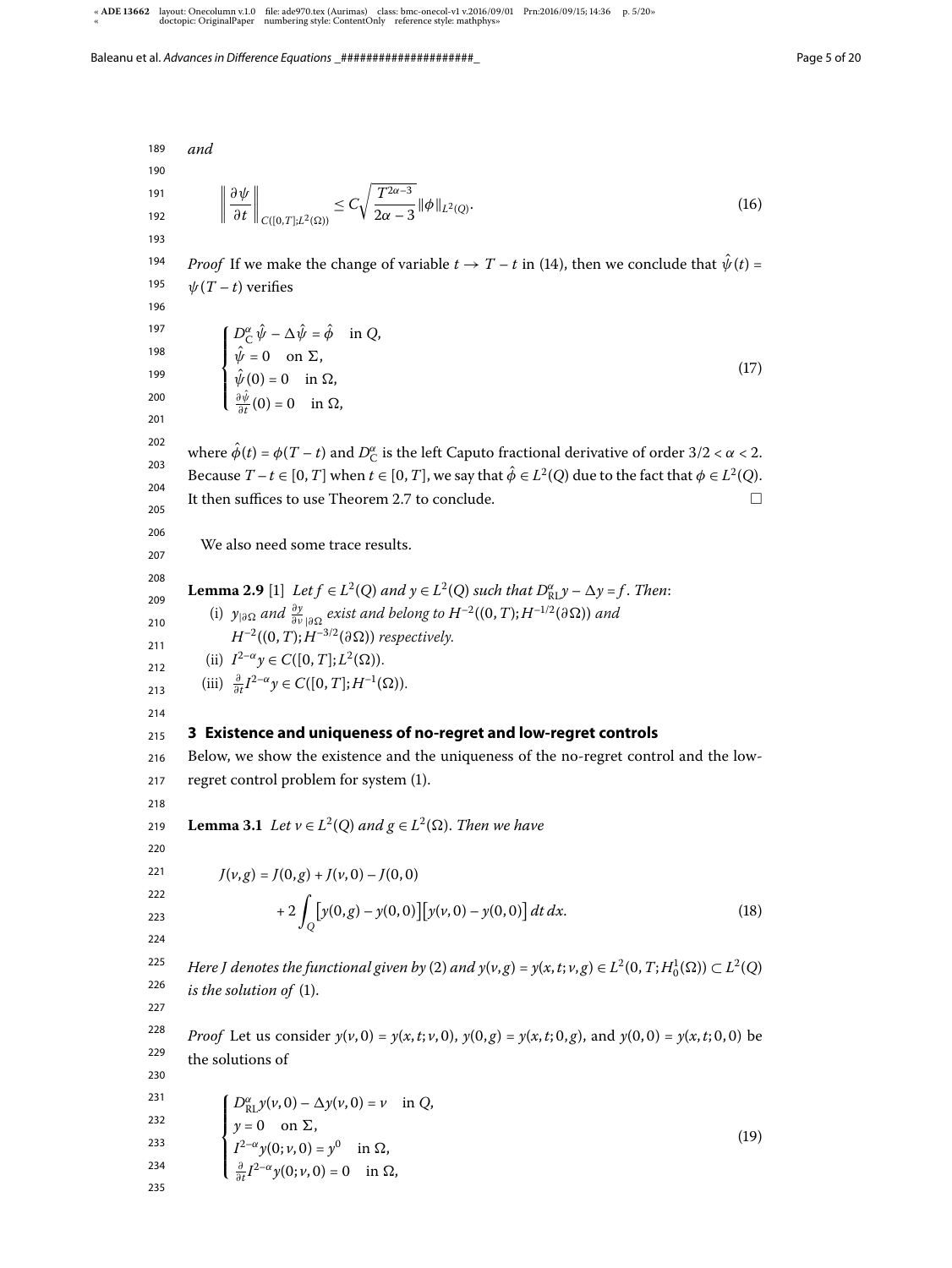236 237 238 239 240 241 242 243 244 245 246 247 248 249 250 251 252 253 254 255 256 257 258 259 260 261 262 263 264 265 266 267 268 269 270 271 272 273 274 275 276 277 278 279 280 281 282 D α RLy(, g) – 1y(, g) = in Q, y = on 6, I –α y(; , g) = y in , ∂ ∂t I –α y(; , g) = g in , () and D α RLy(, ) – 1y(, ) = in Q, y = on 6, I –α y(; , ) = y in , ∂ ∂t I –α y(; , ) = in , () where I –α y(; v, g) = lim<sup>t</sup>→ + I –α y(x,t; v, g) and <sup>∂</sup> ∂t I –α y(; v, g) = lim<sup>t</sup>→ + ∂ ∂t I –α y(x,t; v, g). Since v ∈ L (Q), y <sup>∈</sup> <sup>H</sup> ()∩H () and g ∈ L (), we see from Theorem . that y(v, ), y(, g) and y(, ) belong to L ((,T);H ()). Observing that <sup>J</sup>(v, ) = <sup>Z</sup> Q y(v, ) – z<sup>d</sup> y(v, ) – z<sup>d</sup> dt dx + Nkvk L (Q) , (a) <sup>J</sup>(, <sup>g</sup>) = <sup>Z</sup> Q y(, g) – z<sup>d</sup> y(, g) – z<sup>d</sup> dt dx, (b) <sup>J</sup>(, ) = <sup>Z</sup> Q y(, ) – z<sup>d</sup> y(, ) – z<sup>d</sup> dt dx, (c) and using the fact that y(v, g) = y(v, ) + y(, g) – y(, ), we have J(v, g) = <sup>y</sup>(v, <sup>g</sup>) – <sup>z</sup><sup>d</sup> L (Q) + Nkvk L (Q) = <sup>y</sup>(v, ) + <sup>y</sup>(, <sup>g</sup>) – <sup>y</sup>(, ) – <sup>z</sup><sup>d</sup> L (Q) + Nkvk L (Q) <sup>=</sup> <sup>J</sup>(v, ) + <sup>Z</sup> Q y(v, ) – z<sup>d</sup> y(, g) – y(, ) dt dx + <sup>y</sup>(, <sup>g</sup>) – <sup>y</sup>(, ) – <sup>z</sup><sup>d</sup> L (Q) <sup>=</sup> <sup>J</sup>(v, ) + <sup>Z</sup> Q y(v, ) – y(, )y(, g) – y(, ) dt dx + <sup>Z</sup> Q y(, ) – z<sup>d</sup> y(, g) – y(, ) dt dx + <sup>y</sup>(, <sup>g</sup>) – <sup>y</sup>(, ) – <sup>z</sup><sup>d</sup> L (Q) . Using <sup>y</sup>(, <sup>g</sup>) – <sup>y</sup>(, ) – <sup>z</sup><sup>d</sup> L (Q) = J(, g) + J(, ) – <sup>Z</sup> Q y(, ) – z<sup>d</sup> y(, g) – y(, ) dt dx – J(, ),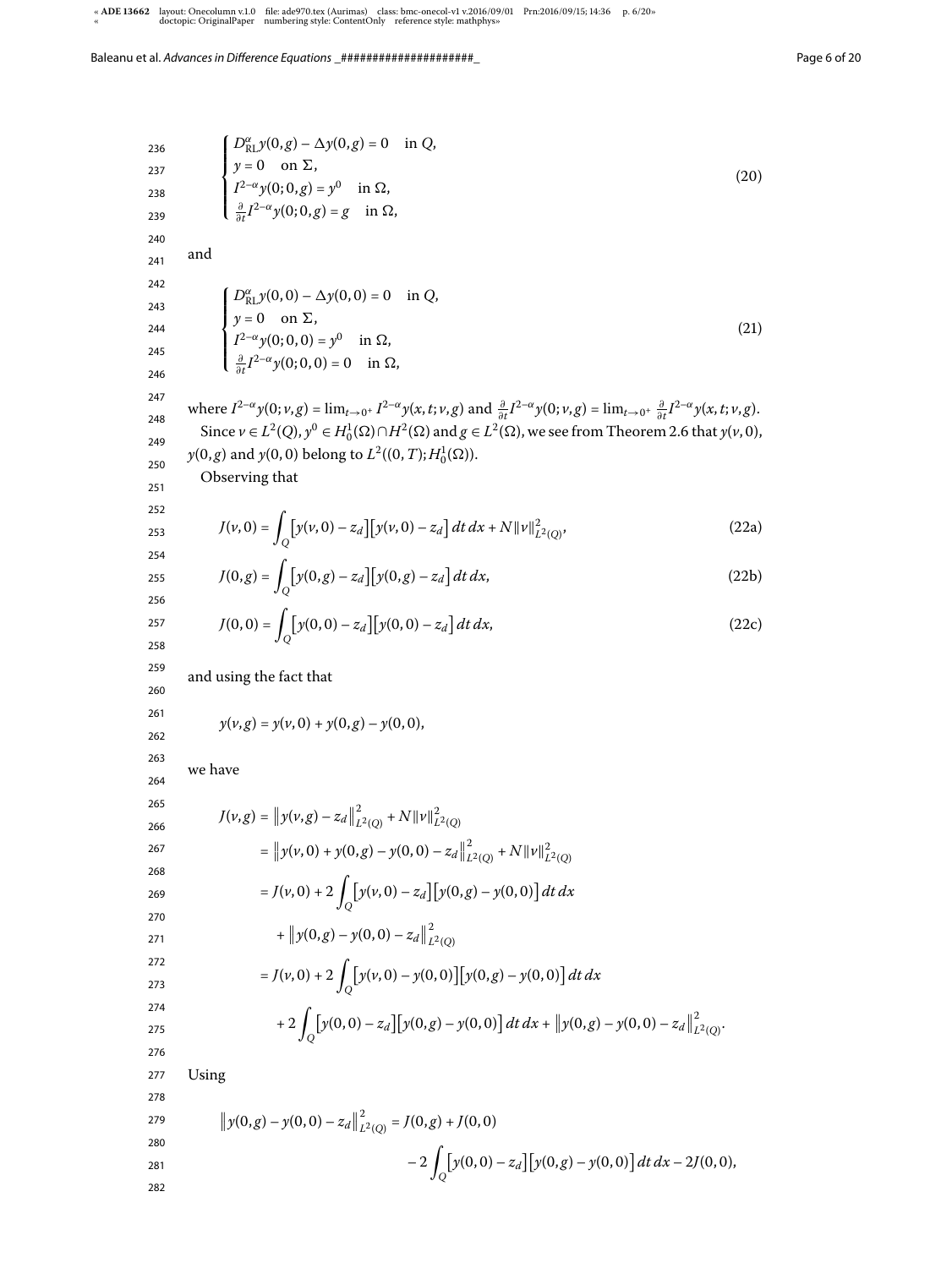we conclude that  $J(v, g) = J(0, g) + J(v, 0) - J(0, 0)$  $+ 2 \int_{\Omega}$  $\int_0^T$  $\boldsymbol{0}$  $\left[ y(v, 0) - y(0, 0) \right] \left[ y(0, g) - y(0, 0) \right] dt dx.$ **Lemma 3.2** Let  $v \in L^2(Q)$  and  $g \in L^2(\Omega)$ . Then we have  $J(\nu, g) = J(0, g) + J(\nu, 0) - J(0, 0) + 2 \int_{\Omega} g \zeta(x, 0; \nu) dx,$  (23) where  $\zeta(v) = \zeta(x, t; v) \in C([0, T]; H_0^1(\Omega))$  be solution of

293 294 295

$$
\begin{cases}\n\mathcal{D}_{\mathcal{C}}^{\alpha}\zeta(v) - \Delta\zeta(v) = y(v,0) - y(0,0) & \text{in } Q, \\
\zeta = 0 & \text{on } \Sigma, \\
\zeta(x,T;\nu) = 0 & \text{in } \Omega, \\
\frac{\partial \zeta}{\partial t}(x,T;\nu) = 0 & \text{in } \Omega.\n\end{cases}
$$
\n(24)

297 298

302 303

326

296

299 300 301 *Proof* Since  $y(v, 0) - y(0, 0) \in L^2(Q)$ , from Proposition 2.8, we know that the system (24) admits a unique solution  $\zeta(v) \in C([0, T]; H_0^1(\Omega))$ . Also, there exists  $C > 0$  such that

$$
\|\zeta(v)\|_{C([0,T];H_0^1(\Omega))} \le C\sqrt{\frac{T^{\alpha-1}}{\alpha-1}}\|y(v,0) - y(0,0)\|_{L^2(Q)}
$$
\n(25)

304 305 and

$$
\left\|\frac{\partial \zeta}{\partial t}(\nu)\right\|_{\mathcal{C}([0,T];L^2(\Omega))} \leq C\sqrt{\frac{T^{2\alpha-3}}{2\alpha-3}}\left\|y(\nu,0)-y(0,0)\right\|_{L^2(Q)}.\tag{26}
$$

Set  $z = y(g, 0) - y(0, 0)$ . Then z verifies

310  
\n311  
\n312  
\n2 = 0 on 
$$
\Sigma
$$
,  
\n313  
\n314  
\n
$$
\begin{cases}\nD_{\text{RL}}^{\alpha}z - \Delta z = 0 & \text{in } Q, \\
z = 0 & \text{on } \Sigma,\n\end{cases}
$$
\n(27)  
\n314  
\n314  
\n316  
\n317  
\n319  
\n310  
\n
$$
\sum_{z=0}^{3} I^{2-\alpha} z(0) = 0 \quad \text{in } \Omega.
$$

315 316 317 318 Since  $g \in L^2(\Omega)$ , it follows from Theorem 2.6 that  $z \in L^2((0, T); H_0^1(\Omega)),$   $I^{2-\alpha}z \in C([0, T],$  $H_0^1(\Omega)$ ), and  $\frac{\partial}{\partial t}I^{2-\alpha}z \in C([0,T], L^2(\Omega))$ . So, if we multiply the first equation of (24) by z utilizing the fractional integration by parts provided by Lemma 2.5, we conclude

$$
\int_{320}^{319} \int_{Q} (y(\nu, 0) - y(0, 0))z \, dt \, dx
$$
\n
$$
= \int_{Q} (D_{C}^{\alpha} \zeta(\nu) - \Delta \zeta(\nu))z \, dt \, dx
$$
\n
$$
= \int_{\Omega} \zeta(x, 0; \nu) \frac{\partial}{\partial t} I^{2-\alpha} z(0) \, dx.
$$
\n(28)

Thus, replacing z by  $(y(0, g) - y(0, 0))$ , we obtain

327  
328  
329  

$$
\int_{Q} [y(v,0) - y(0,0)] [y(0,g) - y(0,0)] dt dx = \int_{\Omega} \zeta(x,0;v)g dx,
$$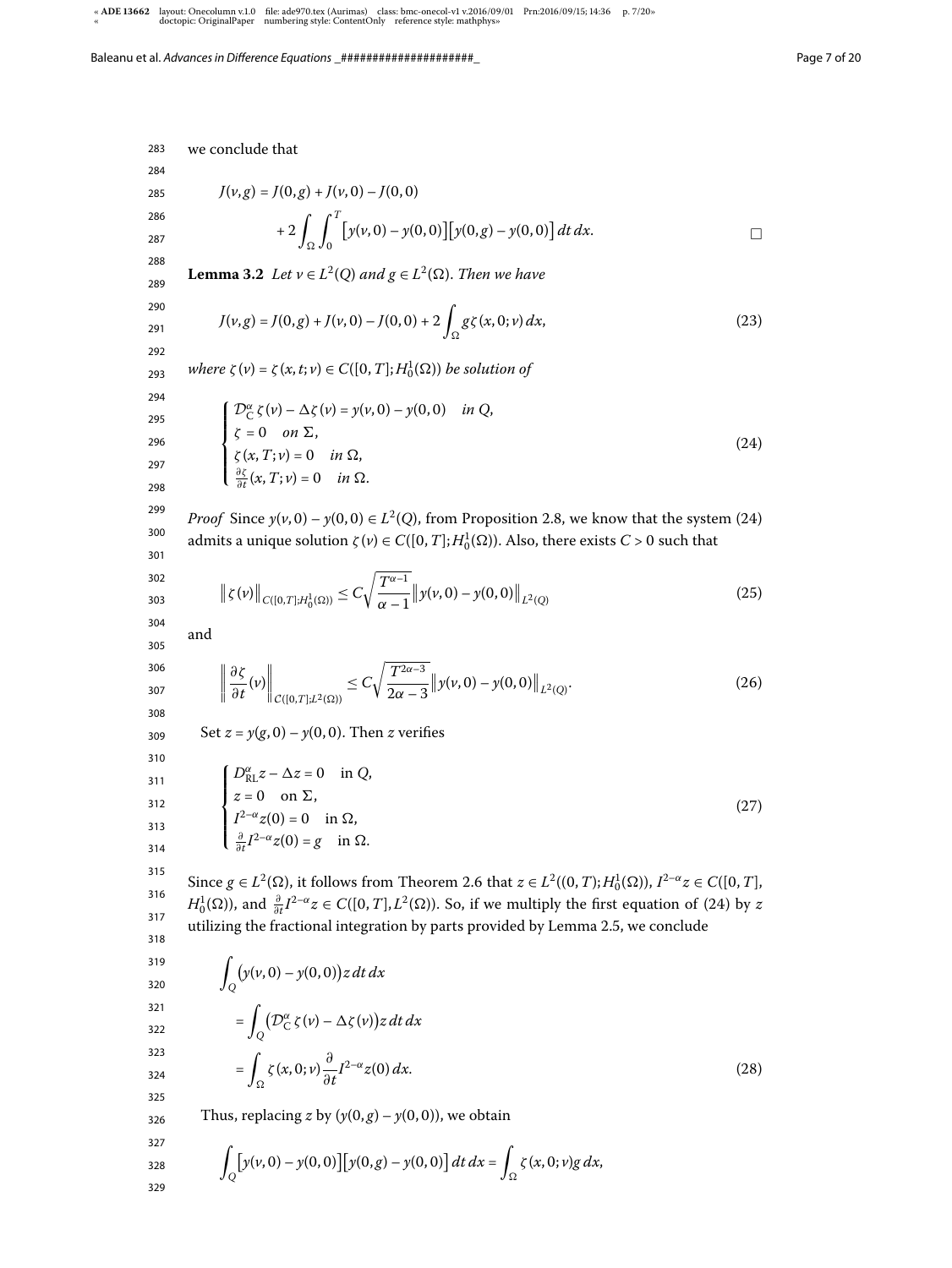330 and (18) becomes

331 332

333

$$
J(\nu, g) - J(0, g) = J(\nu, 0) - J(0, 0) + 2 \int_{\Omega} \zeta(x, 0; \nu) g \, dx.
$$

334 Now we consider the no-regret control problem:

335 336

337

$$
\inf_{v \in L^2(Q)} \sup_{g \in L^2(\Omega)} \big( J(v, g) - J(0, g) \big). \tag{29}
$$

338 339 From (23), this problem is equivalent to the following one:

$$
\begin{array}{c} 340 \\ 341 \end{array}
$$

342 343 344

$$
\inf_{v \in L^2(Q)} \sup_{g \in L^2(\Omega)} \left[ J(v, 0) - J(0, 0) + 2 \int_{\Omega} \zeta(x, 0; v) g \, dx \right]. \tag{30}
$$

As the space  $L^2(\Omega)$  is a vector space, the no-regret control exists only if

$$
\sup_{345} \left( \int_{g \in L^2(\Omega)} \left( \int_{\Omega} \zeta(x, 0; v) g \, dx \right) = 0. \right) \tag{31}
$$

This implies that the no-regret control belongs to  $U$  defined by

$$
\mathcal{U} = \left\{ v \in L^2(Q) \middle| \left( \int_{\Omega} \zeta(x, 0; v) g \, dx \right) = 0, \forall g \in L^2(\Omega) \right\}.
$$

352 353 As a result such control should be carefully investigated. So, we proceed by penalization. For all  $\gamma > 0$ , we discuss the low-regret control problem:

$$
\inf_{\nu \in L^2(Q)} \sup_{g \in L^2(\Omega)} \left( J(\nu, g) - J(0, g) - \gamma ||g||^2_{L^2(\Omega)} \right). \tag{32}
$$

According to  $(23)$ , the problem  $(32)$  is equivalent to the following problem:

$$
\inf_{v\in L^2(Q)} \left[ J(v,0) - J(0,0) + 2 \sup_{g\in L^2(\Omega)} \left( \int_{\Omega} \zeta(x,0;v)g\,dx - \frac{\gamma}{2} \|g\|_{L^2(\Omega)}^2 \right) \right].
$$

Using the Legendre-Fenchel transform, we conclude

363  
\n364  
\n365  
\n2
$$
\gamma \sup_{g \in L^2(\Omega)} \left( \int_{\Omega} \frac{1}{\gamma} \zeta(x, 0; v) g \, dx - \frac{1}{\gamma} \frac{\gamma}{2} ||g||^2_{L^2(\Omega)} \right) = \frac{1}{\gamma} ||\zeta(\cdot, 0; v)||^2_{L^2(\Omega)}
$$

367 and problem (32) becomes: For any  $\gamma > 0$ , find  $u^{\gamma} \in L^2(Q)$  such that

$$
J_{\gamma}\left(u^{\gamma}\right) = \inf_{v \in L^{2}(Q)} J_{\gamma}(v),\tag{33}
$$

371 where

366

368 369 370

372  
373  

$$
J_{\gamma}(v) = J(v,0) - J(0,0) + \frac{1}{\gamma} ||\zeta(\cdot,0; v)||_{L^{2}(\Omega)}^{2}.
$$
 (34)

375 376 **Proposition 3.3** Let  $\gamma > 0$ . Then (33) has a unique solution  $u^{\gamma}$ , called a low-regret control.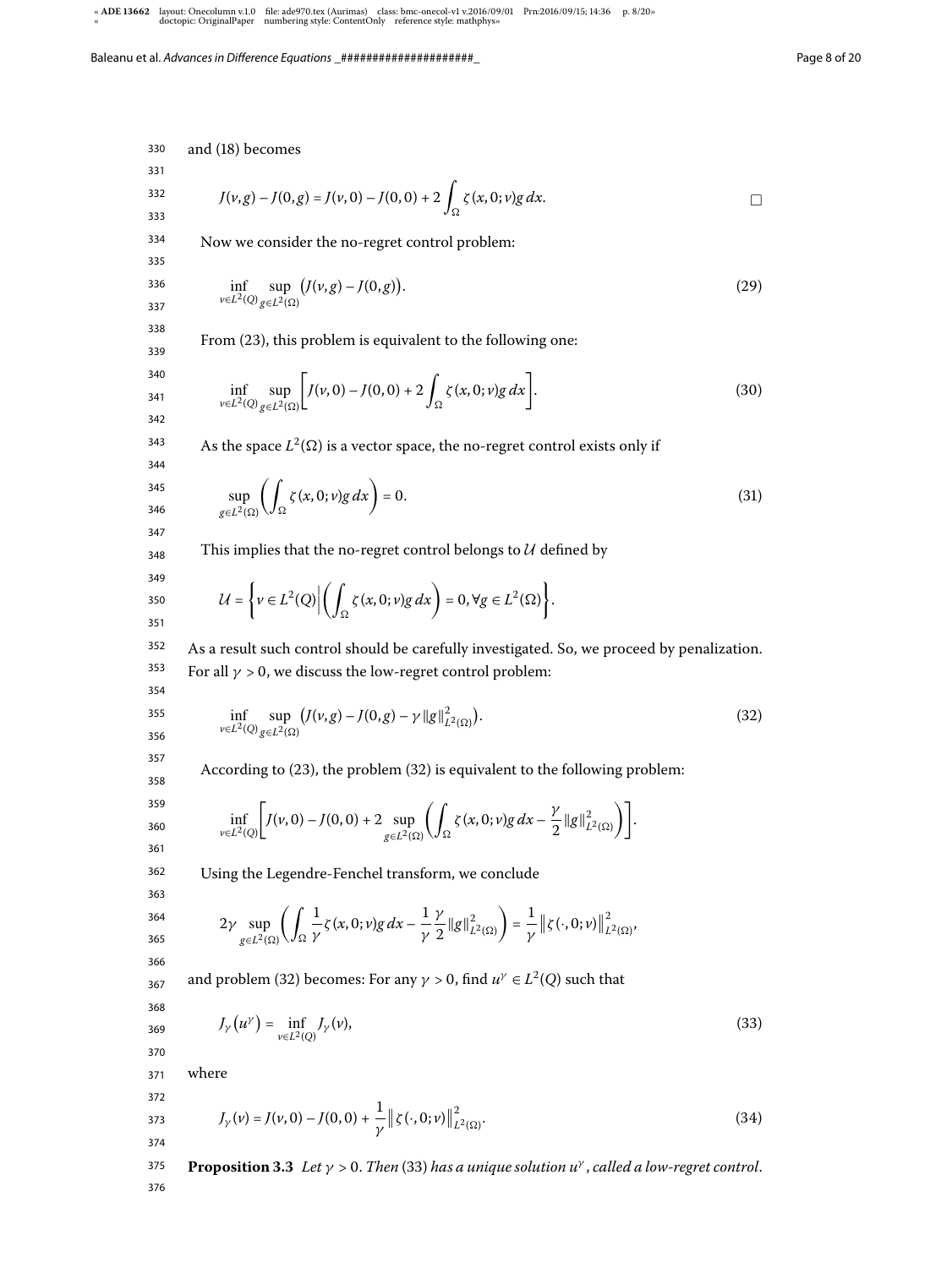Proof We recall that  $J_{\gamma}(\nu) = J(\nu, 0) - J(0, 0) + \frac{1}{\gamma} || \zeta(\cdot, 0; \nu) ||$  $\overline{\mathbf{c}}$  $\sum_{L^2(\Omega)}^2 \geq -J(0,0).$ Thus, we can say that  $\inf_{v \in L^2(Q)} J_\gamma$  exists. Let  $(v_n) \in L^2(Q)$  be a minimizing sequence such that  $\lim_{n \to +\infty} J_{\gamma}(v_n) = \inf_{v \in L^2(\mathcal{C})}$  $v \in L^2(Q)$  $J_{\gamma}(v).$  (35) Then  $y_n = y(x, t; v_n, 0)$  is a solution of (19) and  $y_n$  satisfies  $D_{\text{RL}}^{\alpha} y_n(x, t) - \Delta y_n(x, t) = v_n(x, t) \text{ in Q},$  (36a)  $y_n(x,t) = 0$  on  $\Sigma$ , (36b)  $I^{2-\alpha} y_n(x, 0) = y^0$ in  $\Omega$ , (36c)  $\partial$  $\frac{\partial}{\partial t} I^{2-\alpha} y_n(x,0) = 0 \quad \text{in } \Omega.$  (36d) It follows from (35) that there exists  $C(\gamma) > 0$  independent of *n* such that  $0 \le J(\nu_n, 0) + \frac{1}{\gamma} || \zeta(\cdot, 0; \nu_n) ||$  $\overline{\mathbf{c}}$  $\sum_{L^2(\Omega)}^2 \leq C(\gamma) + J(0,0) = C(\gamma).$ From the definition of  $J(v_n, 0)$  we obtain  $\|\nu_n\|_{L^2(Q)} \le C(\gamma),$  (37a)  $\left\|\zeta(\cdot,0;\nu_n)\right\|_{L^2(\Omega)} \leq \sqrt{\gamma}C(\gamma).$  (37b)

Therefore, from Theorem 2.6, we know that there exists a constant  $C$  independent of  $n$ such that

 $\|y_n\|_{L^2((0,T);H_0^1(\Omega))} \le C(\gamma),$  (38a)

$$
\left\|I^{2-\alpha}y_n\right\|_{L^2((0,T);H_0^1(\Omega))} \le C(\gamma),\tag{38b}
$$

$$
\left\|\frac{\partial}{\partial t}I^{2-\alpha}y_n\right\|_{L^2((0,T);L^2(\Omega))}\leq C(\gamma).
$$
\n(38c)

413 Moreover, from (36a) and (37a), we have

$$
\left\|D_{\text{RL}}^{\alpha}y_n - \Delta y_n\right\|_{L^2(Q)} \le C(\gamma). \tag{39}
$$

417 418 419 Consequently, there exist  $u^{\gamma} \in L^2(Q)$ ,  $y^{\gamma} \in L^2((0,T);H_0^1(\Omega))$ ,  $\delta \in L^2(Q)$ ,  $\eta \in L^2((0,T);$  $H_0^1(\Omega)$ ),  $\theta \in L^2((0,T);L^2(\Omega))$  and we can extract subsequences of  $(\nu_n)$  and  $(\nu_n)$  (still called  $(v_n)$  and  $(y_n)$ ) such that:

420

421

$$
\nu_n \rightharpoonup u^\gamma \quad \text{weakly in } L^2(Q), \tag{40a}
$$

422 
$$
D_{\text{RL}}^{\alpha} y_n - \Delta y_n \rightarrow \delta
$$
 weakly in  $L^2(Q)$ , (40b)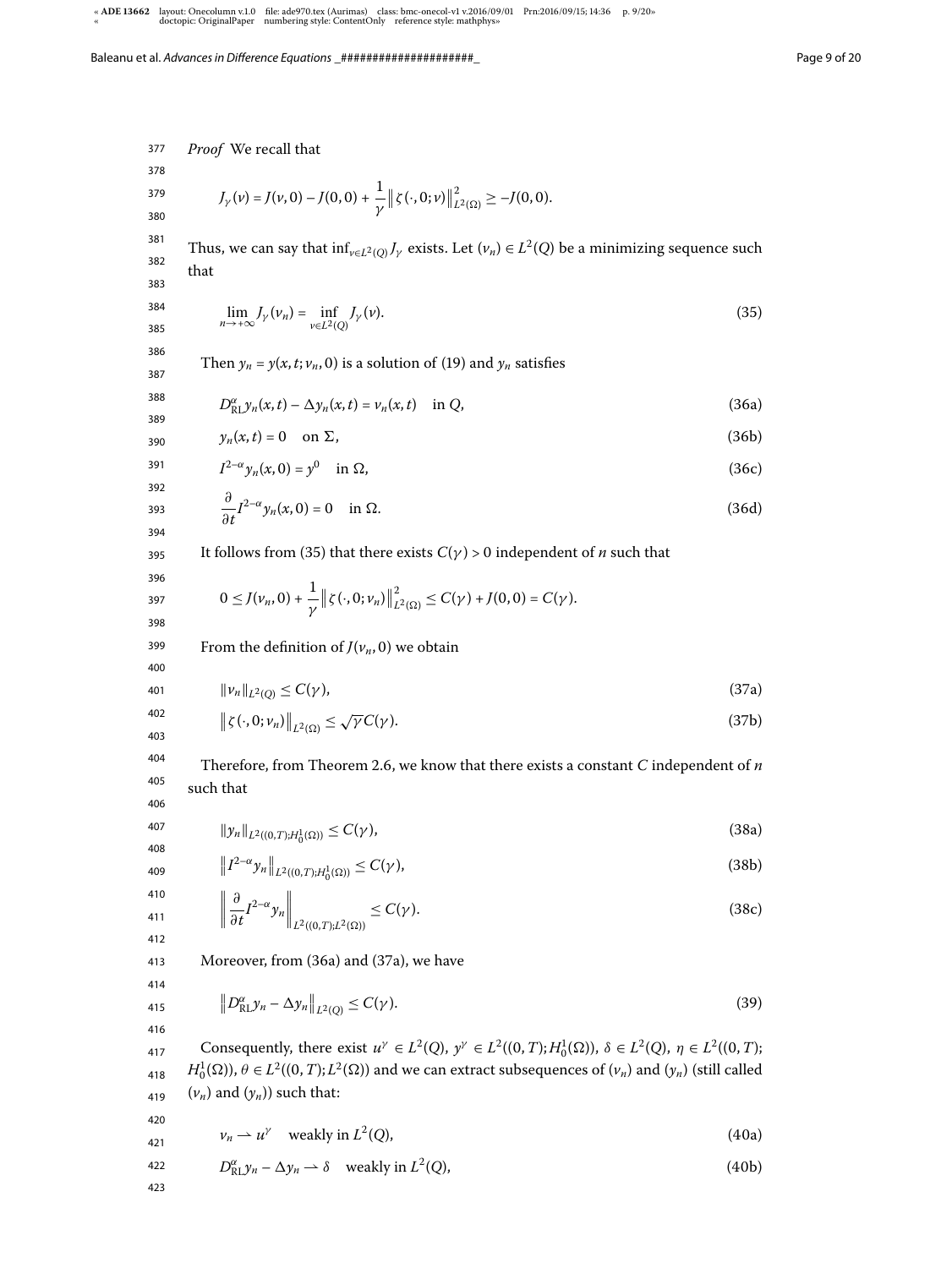$$
y_n \rightharpoonup y^{\gamma} \quad \text{weakly in } L^2((0,T);H_0^1(\Omega)), \tag{40c}
$$

$$
I^{2-\alpha} y_n \rightharpoonup \eta \quad \text{weakly in } L^2([0, T], H_0^1(\Omega)), \tag{40d}
$$

$$
\frac{\partial}{\partial t} I^{2-\alpha} y_n \rightharpoonup \theta \quad \text{weakly in } L^2((0,T);L^2(\Omega)).\tag{40e}
$$

429 The remaining part of the proof contains three steps.

430 Step 1: We show that  $(u^{\gamma}, y^{\gamma})$  fulfills (19).

431 432 433 Set  $\mathbb{D}(Q)$ , the set of  $C^{\infty}$  function on  $Q$  with compact support and denote by  $\mathbb{D}'(Q)$  its dual. Multiplying (36a) by  $\varphi \in \mathbb{D}(Q)$  and using Lemma 2.5, (40a), and (40c), we prove as in  $[1]$  that

434 435

436

$$
D_{\text{RL}}^{\alpha} y_n - \Delta y_n \to D_{\text{RL}}^{\alpha} y^{\gamma} - \Delta y^{\gamma}
$$
 weakly in  $\mathbb{D}'(Q)$ .

437

From (40b) and the uniqueness of the limit, we conclude

438 439 440

$$
D_{\text{RL}}^{\alpha} y^{\gamma} - \Delta y^{\gamma} = \delta \in L^{2}(Q). \tag{41}
$$

Hence,

$$
D_{\text{RL}}^{\alpha} y_n - \Delta y_n \rightharpoonup D_{\text{RL}}^{\alpha} y^{\gamma} - \Delta y^{\gamma} \quad \text{weakly in } L^2(Q). \tag{42}
$$

Then passing to the limit in  $(36a)$  and using  $(41)$  and  $(40a)$ , we obtain

$$
D_{\text{RL}}^{\alpha} y^{\gamma}(x,t) - \Delta y^{\gamma}(x,t) = u^{\gamma}(x,t), \quad (x,t) \in Q.
$$
 (43)

On the other hand, we have

$$
\int_{Q} I^{2-\alpha} y_{n}(x,t) \varphi(x,t) dt dx
$$
\n
$$
= \int_{\Omega} \int_{0}^{T} y_{n}(x,s) \left( \frac{1}{\Gamma(2-\alpha)} \int_{s}^{T} (t-s)^{1-\alpha} \varphi(x,t) dt \right) ds dx, \quad \forall \varphi \in \mathbb{D}(Q).
$$

Thus using  $(40c)$  and  $(40d)$ , while passing to the limit, we get

$$
\int_{Q} \eta \varphi(x,t) dt dx = \int_{\Omega} \int_{0}^{T} y^{\gamma}(x,s) \left( \frac{1}{\Gamma(2-\alpha)} \int_{s}^{T} (t-s)^{1-\alpha} \varphi(x,t) dt \right) ds dx
$$

$$
= \int_{Q} I^{2-\alpha} y^{\gamma}(x,t) \varphi(x,t) dt dx, \quad \forall \varphi \in \mathbb{D}(Q).
$$

This implies that

$$
I^{2-\alpha}y^{\gamma}(x,t)=\eta \text{ in } Q.
$$

465 466

467 Thus, (40d) becomes

468  
\n469 
$$
I^{2-\alpha}y_n \to I^{2-\alpha}y^{\gamma}
$$
 weakly in  $L^2([0, T], H_0^1(\Omega))$ . (44)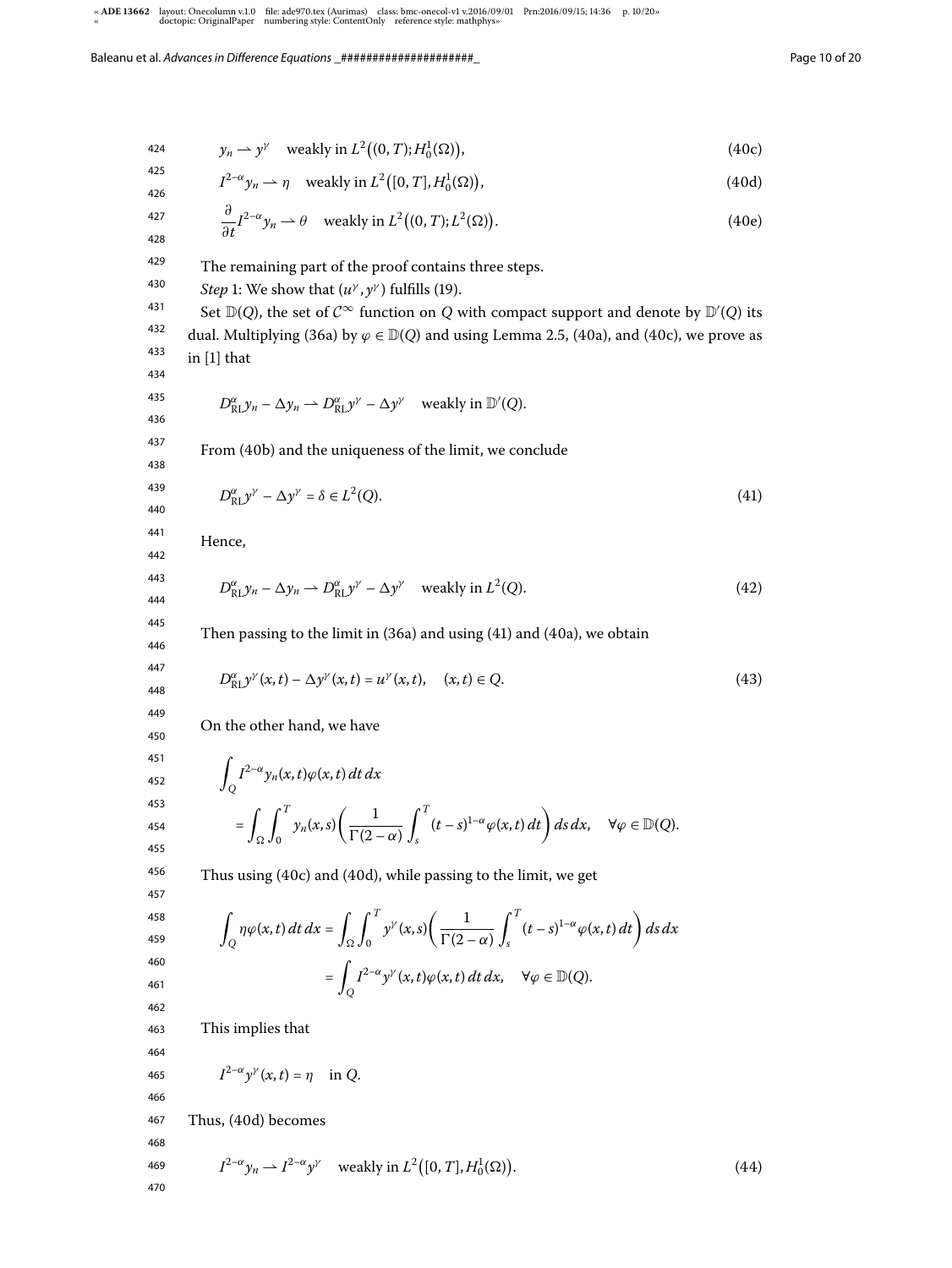471 In view of  $(44)$ , we have

472 473

474

$$
\frac{\partial}{\partial t}I^{2-\alpha}y_n \rightharpoonup \frac{\partial}{\partial t}I^{2-\alpha}y^{\gamma} \quad \text{weakly in } \mathbb{D}'(Q),
$$

475 and as we have  $(40e)$ , we obtain

476

$$
\frac{\partial}{\partial t} I^{2-\alpha} y_n \rightharpoonup \frac{\partial}{\partial t} I^{2-\alpha} y^\gamma = \theta \quad \text{weakly in } L^2(Q). \tag{45}
$$

479 480 481 Since  $y^{\gamma} \in L^2(Q)$  and  $D_{\text{RL}}^{\alpha} y^{\gamma} - \Delta y^{\gamma} \in L^2(Q)$ , in view of Lemma 2.9, we know that  $y_{|\partial\Omega}^{\gamma}$  and  $\frac{\partial y^{\gamma}}{\partial \Omega}$  exist and belong to  $H^{-2}((0,T); H^{-1/2}(\partial \Omega))$  and  $H^{-2}((0,T); H^{-3/2}(\partial \Omega))$ , respectively. Moreover, we have  $I^{2-\alpha}y^{\gamma} \in C([0,T];L^2(\Omega))$  and  $\frac{\partial}{\partial t}I^{2-\alpha}y^{\gamma} \in C([0,T];H^{-1}(\Omega)).$ 

482 483 Now multiplying (36a) by a function  $\varphi \in C^{\infty}(Q)$  such that  $\varphi_{|\partial \Omega} = 0$  and  $\varphi(x,T) =$  $\frac{\partial \varphi}{\partial t}(x,T) = 0$  in Ω, and integrating by parts over Q, we obtain

484 485

486

$$
\int_{Q} v_n(x,t)\varphi(x,t) dx dt = \int_{Q} \left( D_{\text{RL}}^{\alpha} y_n(x,t) - \Delta y_n(x,t) \right) \varphi(x,t) dx dt
$$

$$
= \int_{\Omega} y^0 \frac{\partial \varphi}{\partial t}(x,0) dx
$$

 $+$ 

487 488

489

490 491

because we have  $(36c)$  and  $(36d)$ . Thus, using  $(40a)$  and  $(40c)$  while passing to the limit in the latter identity, we get

 $\int_Q y_n(x,t) \big( \mathcal{D}_C^{\alpha} \varphi(x,t) - \Delta \varphi(x,t) \big) dx dt$ 

$$
\int_{Q} u^{\gamma}(x,t)\varphi(x,t) dx dt = \int_{\Omega} y^{0} \frac{\partial \varphi}{\partial t}(x,0) dx + \int_{Q} y^{\gamma}(x,t) \big( \mathcal{D}_{C}^{\alpha} \varphi(x,t) - \Delta \varphi(x,t) \big) dx dt,
$$

497 498

499 500 ∀ $\varphi \in C^{\infty}(\overline{Q})$  such that  $\varphi_{|\partial \Omega} = 0$ ,  $\varphi(T) = \frac{\partial \varphi}{\partial t}(T) = 0$  in Ω, which, according to Lemma 2.5, can be rewritten as

501 502 503 504 505 506 507 508 509 510 511 512 513 514 Z Q u γ (x,t)ϕ(x,t) dx dt = Z y ∂ϕ ∂t (x, ) dx + Z Q D α RLy γ (x,t) – 1y γ (x,t) ϕ(x,t) dx dt + <sup>ϕ</sup>(x, ), <sup>∂</sup> ∂t I –α y γ (x, ) H (),H–() – Z ∂ϕ ∂t (x, ),I –α y γ (x, ) dx – y γ (σ,t), ∂ϕ ∂ν (σ,t) H–((,T);H–/(∂)),H ((,T);H/(∂)) , ∀ϕ ∈ C <sup>∞</sup>(Q) such that <sup>ϕ</sup>|∂ = , <sup>ϕ</sup>(T) = ∂ϕ ∂t (T) = in . Using (), we obtain

515  
516 
$$
0 = \int_{\Omega} y^0 \frac{\partial \varphi}{\partial t}(x,0) dx
$$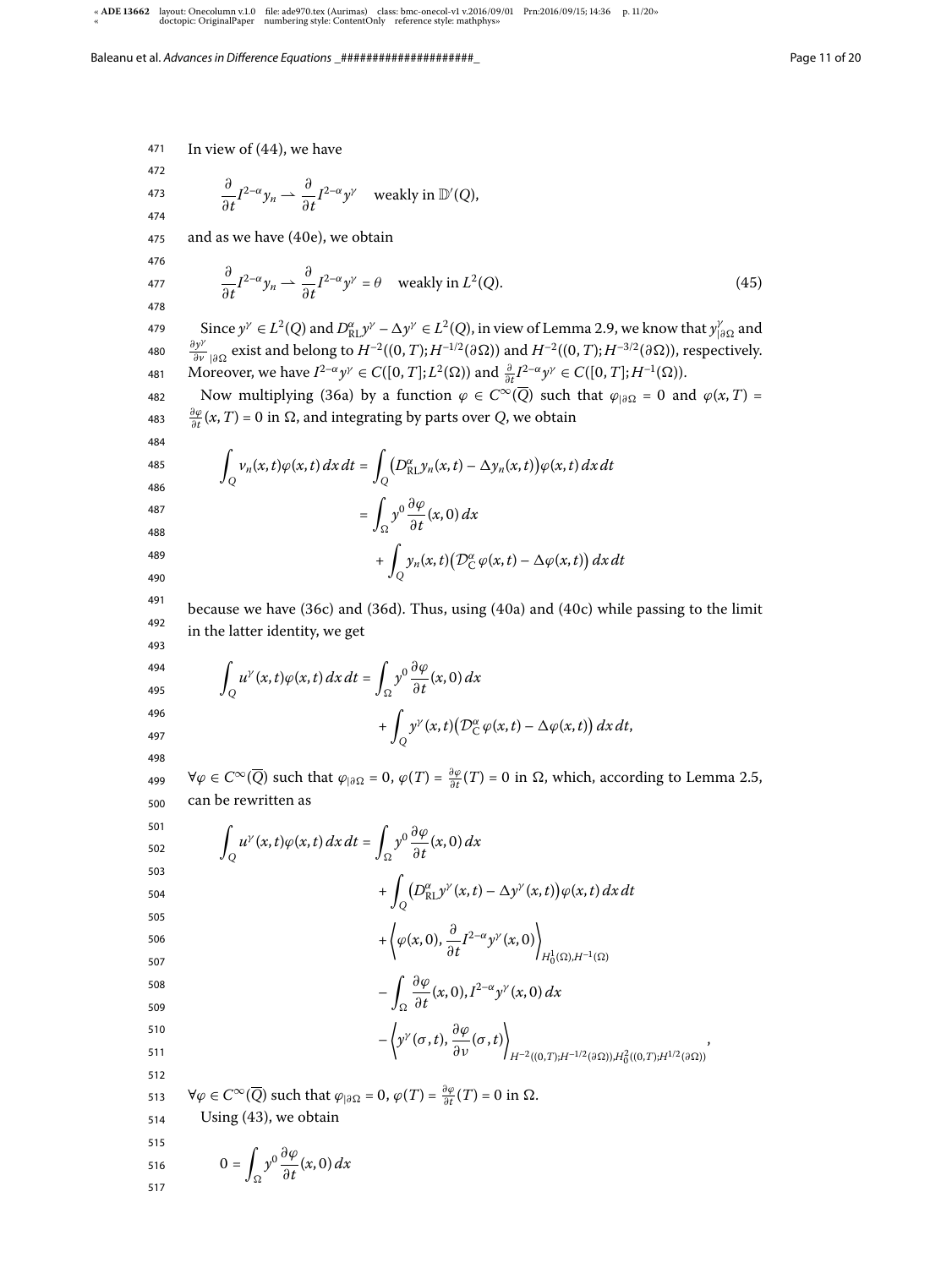564

518 519 520 521 522 523 524 525 526 527 528 529 530 531 532 533 534 535 536 537 538 539 540 541 542 543 544 545 546 547 548 549 550 551 552 553 554 555 556 557 558 559 560 561 562 563 +  $\left\langle \varphi(x,0),\frac{\partial}{\partial t}I^{2-\alpha}y^{\gamma}(x,0)\right\rangle$  $H_0^1(\Omega), H^{-1}(\Omega)$  $\overline{\phantom{a}}$ Ω  $\partial \varphi$  $\frac{\partial \varphi}{\partial t}(x,0), I^{2-\alpha}y^{\gamma}(x,0) dx$  $-\left\langle y^\gamma(\sigma,t),\frac{\partial\varphi}{\partial\nu}(\sigma,t)\right\rangle$  $H^{-2}((0,T);H^{-1/2}(\partial\Omega)), H_0^2((0,T);H^{1/2}(\partial\Omega))$  $(46)$  $\forall \varphi \in C^{\infty}(\overline{Q})$  such that  $\varphi_{|\partial \Omega} = 0$ ,  $\varphi(T) = \frac{\partial \varphi}{\partial t}(T) = 0$  in  $\Omega$ . Choosing successively in (46)  $\varphi$  such that  $\varphi(x, 0) = \frac{\partial \varphi}{\partial t}(x, 0) = 0$  and  $\varphi(x, 0) = 0$ , we deduce that  $y^{\gamma'}(x,t) = 0, \quad (x,t) \in \Sigma,$  (47)  $I^{2-\alpha}y^{\gamma}(x, 0) = y^{0}$ ,  $x \in \Omega$ , (48) and then  $\partial$  $\frac{\partial}{\partial t} I^{2-\alpha} y^{\gamma}(x,0) = 0, \quad x \in \Omega.$  (49) In view of (43), (47), (48), and (49), we see that  $y^{\gamma} = y^{\gamma}(x, t; u^{\gamma}, 0)$  is a solution of (19). *Step* 2: We show  $\zeta_n = \zeta(x, t; v_n)$  converges to  $\zeta^\gamma = \zeta(x, t; u^\gamma)$ . In view of (24),  $\zeta_n = \zeta(x,t;\nu_n)$  verifies  $\sqrt{ }$  $\Big\}$  $\overline{\mathcal{L}}$  $\mathcal{D}_{\mathcal{C}}^{\alpha} \zeta_n - \Delta \zeta_n = y(\nu_n, 0) - y(0, 0) \text{ in } Q,$  $\zeta_n = 0$  on  $\Sigma$ ,  $\zeta_n(T) = 0$  in  $\Omega$ ,  $\frac{\partial}{\partial t}\zeta_n(T) = 0$  in  $\Omega$ .  $(50)$ Set  $z_n = y(v_n, 0) - y(0, 0)$ . In view of (19) and (21),  $z_n$  verifies  $\sqrt{ }$  $\Big\}$  $\overline{\mathcal{L}}$  $D_{\text{RL}}^{\alpha} z_n - \Delta z_n = v_n$  in Q,  $z_n = 0$  on  $\Sigma$ ,  $I^{2-\alpha}z_n(0)=0$  in  $\Omega$ ,  $\frac{\partial}{\partial t}I^{2-\alpha}z_n(0)=0$  in  $\Omega$ . It follows, from Theorem 2.6 and (37a), that  $||z_n||_{L^2((0,T);H_0^1(\Omega))} = ||y_n(v_n,0) - y(0,0)||_{L^2((0,T);H_0^1(\Omega))} \leq C(\gamma).$ Hence, from Corollary 2.8, we deduce that  $\|\zeta_n\|_{C([0,T];H_0^1(\Omega))} \le C(\gamma),$  (51)  $\begin{array}{c} \hline \end{array}$ ∂  $\frac{\partial}{\partial t} \zeta_n \bigg|_{C([0,T];L^2(\Omega))} \leq C(\gamma).$  (52) Since the embedding of  $C([0, T]; H_0^1(\Omega))$  into  $L^2((0, T); H_0^1(\Omega))$  and the embedding of  $C([0, T]; L^2(\Omega))$  into  $L^2(Q)$  are continuous, we can conclude that there exists  $\zeta^{\gamma} \in$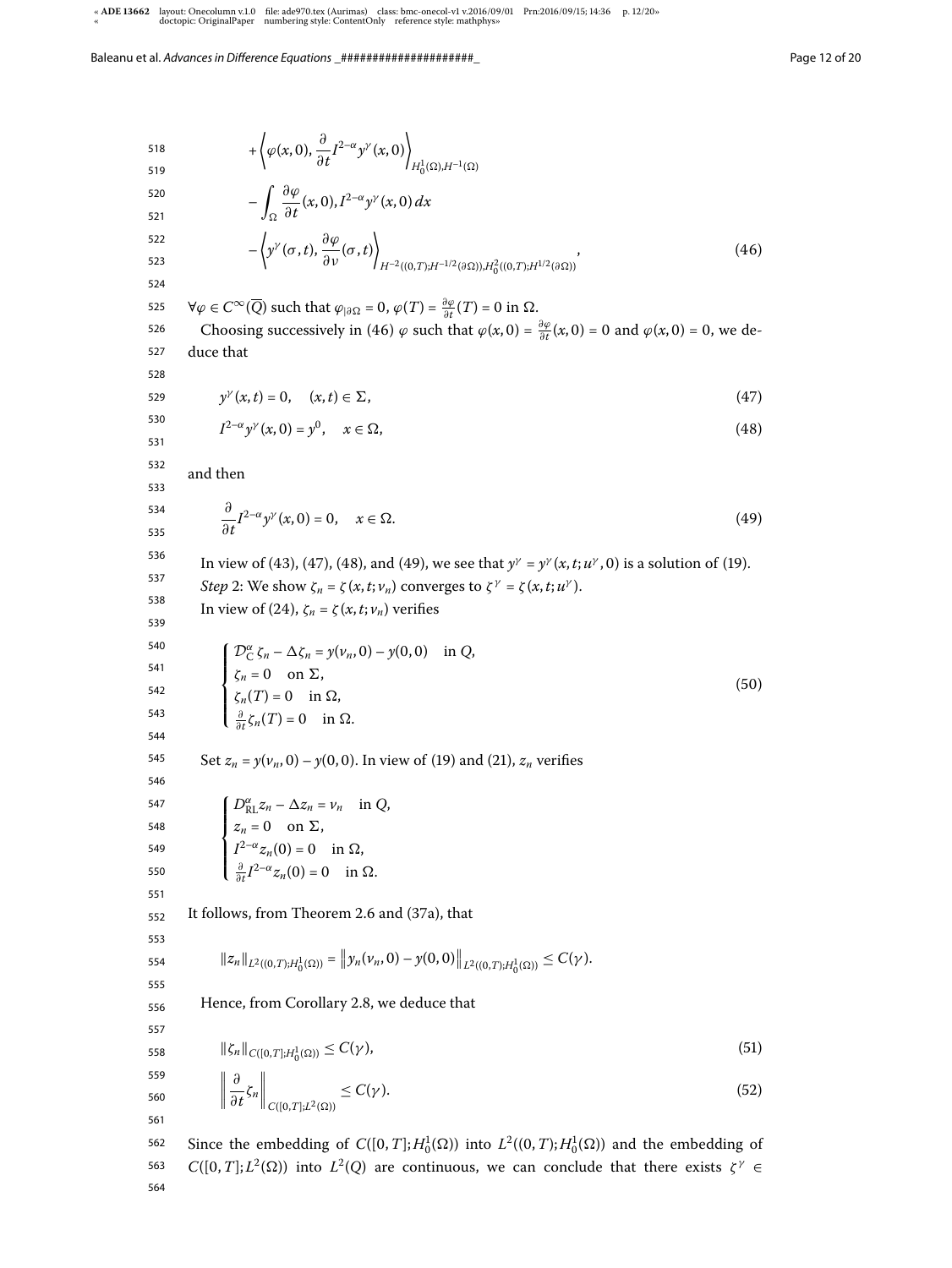565 566 567 568 569 570 571 572 573 574 575 576 577 578 579 580 581 582 583 584 585 586 587 588 589 590 591 592 593 594 595 596 597 598 599 600 601 602 603 604 605 606 607 608 609 610 611  $L^2((0, T); H_0^1(\Omega))$  such that  $\zeta_n \rightharpoonup \zeta^{\gamma}$  weakly in  $L^2((0, T); H_0^1(\Omega))$ .  $(53)$ Therefore,  $\partial$  $rac{\partial}{\partial t}\zeta_n \rightharpoonup \frac{\partial}{\partial \zeta}$  $\frac{\partial}{\partial t} \zeta^{\gamma}$  weakly in  $\mathbb{D}'(Q)$ and, consequently,  $\partial$  $rac{\partial}{\partial t}\zeta_n \rightharpoonup \frac{\partial}{\partial x}$  $\frac{\partial}{\partial t} \zeta^{\gamma}$  weakly in  $L^2$ (Q).  $(54)$ Since  $\zeta^{\gamma} \in L^2((0,T);H_0^1(\Omega))$  and  $\frac{\partial}{\partial t}\zeta^{\gamma} \in L^2(Q)$ , we see that  $\zeta^{\gamma}(0)$  and  $\zeta^{\gamma}(T)$  belongs to  $L^2(\Omega)$ . In view of  $(50)_3$ , we have  $\zeta^{\gamma}(T) = 0$  in  $\Omega$  (55) and in view of  $(50)_4$  and  $(52)$ , we set  $\partial$  $\frac{\partial}{\partial t} \zeta^{\gamma}(T) = 0 \quad \text{in } \Omega.$  (56) From (37b), we deduce that there exists  $\rho \in L^2(\Omega)$  such that  $\zeta(\cdot, 0; v_n) \rightharpoonup \rho$  weakly in  $L^2$  $(\Omega)$ . (57) Multiplying the first equation of (50) by  $\phi \in \mathbb{D}(Q)$  then, using the integration by parts given by Lemma 2.5, we obtain  $\overline{a}$ Q  $(y(x, t; v_n, 0) - y(x, t; 0, 0))\phi(x, t) dt dx$  $=$ Q  $\left[D_{\text{RL}}^{\alpha}\phi(x,t)-\Delta\phi(x,t)\right]\zeta_n(x,t) dt dx.$ Hence, using  $(40c)$  and  $(53)$  while passing to the limit in the latter identity, we have  $\overline{a}$ Q  $(y(x, t; u^{\gamma}, 0) - y(x, t; 0, 0))\phi(x, t) dt dx$  $=$ Q  $(D_{\text{RL}}^{\alpha}\phi(x,t) - \Delta\phi(x,t))\zeta^{\gamma}(x,t) dt dx, \quad \forall \phi \in \mathbb{D}(Q),$  (58) which by using again Lemma 2.5 gives  $\overline{a}$ Q  $(y(x, t; u^{\gamma}, 0) - y(x, t; 0, 0))\phi(x, t) dt dx$  $=$ Q  $\left(\mathcal{D}_{\mathcal{C}}^{\alpha}\zeta^{\gamma}(x,t)-\Delta\zeta^{\gamma}(x,t)\right)\phi(x,t) dt dx, \quad \forall \phi \in \mathbb{D}(Q).$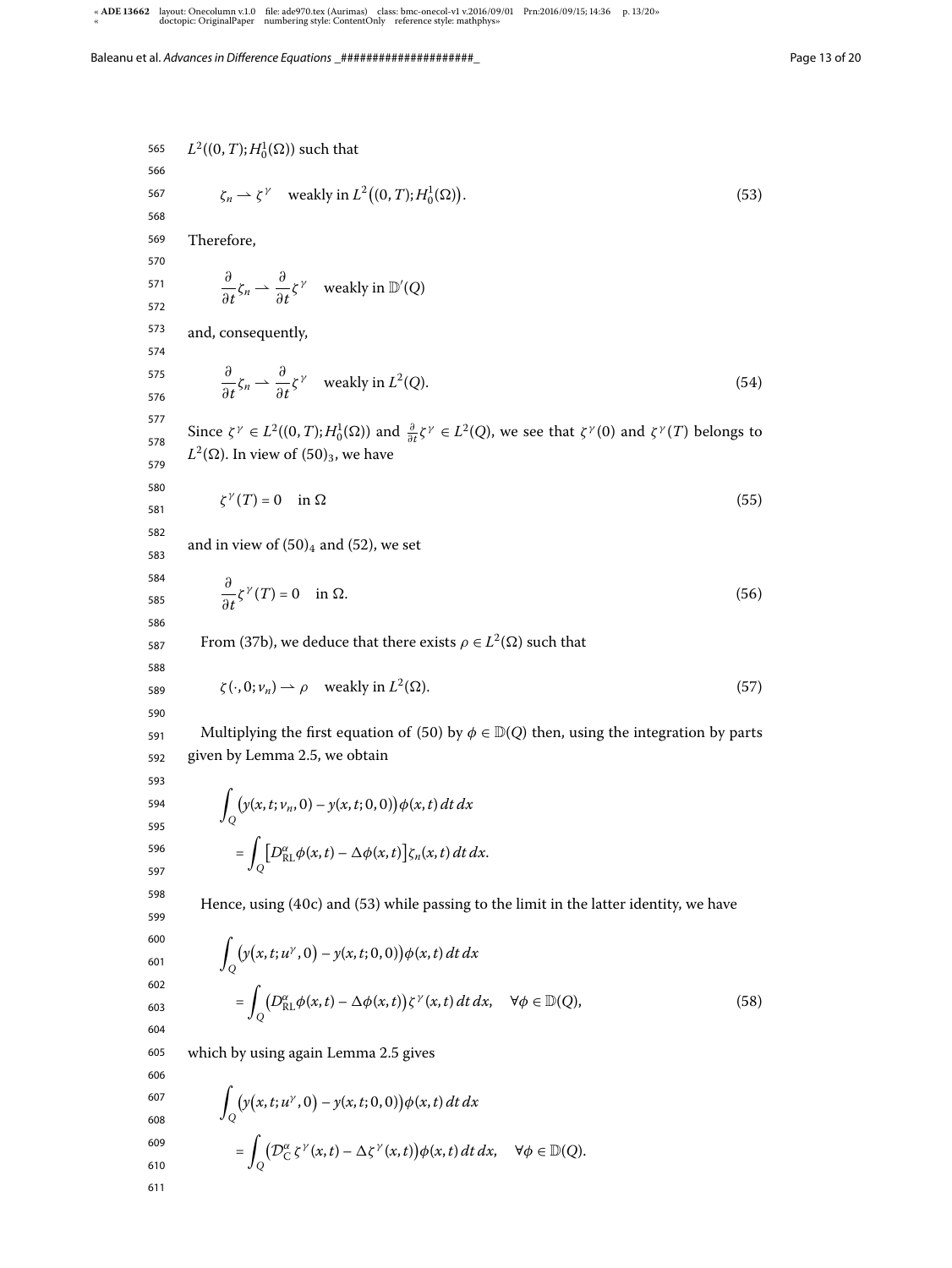612 613 614 615 616 617 618 619 620 621 622 623 624 625 626 627 628 629 630 631 632 633 634 635 636 637 638 639 640 641 642 643 644 645 646 647 648 649 650 651 652 653 654 655 656 657 658 This implies that  $\mathcal{D}_{\mathcal{C}}^{\alpha} \zeta^{\gamma} - \Delta \zeta^{\gamma} = y(u^{\gamma}, 0) - y(0, 0) \text{ in } Q.$  (59) Now, if we multiply the first equation of (50) by  $\phi \in C^{\infty}(\overline{Q})$  with  $\phi_{|\partial \Omega} = 0$  and  $I^{2-\alpha}\phi(0) = 0$ in  $\Omega$  and integrating by parts over Q, we obtain  $\overline{a}$ Q  $(y_n(x, t) - y(x, t; 0, 0))\phi(x, t) dt dx$  $=$ Q  $(\mathcal{D}_C^{\alpha} \zeta_n(x,t) - \Delta \zeta_n(x,t)) \phi(x,t) dt dx$  $=$ Q  $(D_{\text{RL}}^{\alpha}\phi(x,t) - \Delta\phi(x,t))\zeta_n(x,t) dt dx +$  $\int_{\Omega} \zeta(x, 0, v_n) \frac{\partial}{\partial x}$  $\frac{\partial}{\partial t}I^{2-\alpha}\phi(0) dx$ . Using  $(40c)$ ,  $(53)$ , and  $(57)$  while passing the latter identity to the limit, we obtain  $\overline{a}$ Q  $(y^{\gamma}(x,t) - y(x,t; 0,0))\phi(x,t) dt dx$  $=$ Q  $(D_{\text{RL}}^{\alpha}\phi(x,t) - \Delta\phi(x,t))\zeta^{\gamma}(x,t) dt dx +$ Ω  $ρ \frac{∂}{∂}$  $\frac{\partial}{\partial t} I^{2-\alpha} \phi(0) dx$  $\forall \phi \in C^{\infty}(\overline{Q})$  such that  $\phi_{|_{\partial \Omega}} = 0, I^{2-\alpha} \phi(0) = 0$  in  $\Omega$ , (60) which by using again Lemma 2.5,  $(55)$ ,  $(56)$ , and  $(59)$  gives  $\overline{\phantom{a}}$ Σ  $\partial$  $\frac{\partial}{\partial v}\phi(\sigma,t)\zeta^{\gamma}(\sigma,t)\,d\sigma\,dt + \int$  $\int_{\Omega} \rho(x) \frac{\partial}{\partial x}$  $\frac{\partial}{\partial t} I^{2-\alpha} \phi(0) dx$  $=\int_{\Omega} \zeta^{\gamma}(0) \frac{\partial}{\partial t} I^{2-\alpha} \phi(0) dx$ Ω  $\forall \phi \in C^{\infty}(\overline{Q})$  such that  $\phi_{|\partial \Omega} = 0, I^{2-\alpha} \phi(0) = 0$  in  $\Omega$ . Hence, choosing  $\phi \in C^{\infty}(\overline{Q})$ , such that  $\phi_{|_{\partial \Omega}} = 0$ ,  $I^{2-\alpha}\phi(0) = \frac{\partial}{\partial t}I^{2-\alpha}\phi(0) = 0$ , we get  $\zeta^{\gamma} = 0$  on  $\Sigma$ , (61) and then  $\zeta^{\gamma}(0) = \rho \quad \text{in } \Omega.$  (62) In view of (55), (56), (59), and (61), we see that  $\zeta^{\gamma} = \zeta(u^{\gamma})$  is a solution of  $\sqrt{ }$  $\bigg\}$  $\overline{\mathcal{L}}$  $\mathcal{D}_{\mathcal{C}}^{\alpha} \zeta^{\gamma} - \Delta \zeta^{\gamma} = y(u^{\gamma}, 0) - y(0, 0)$  in Q,  $\zeta^{\gamma} = 0$  on  $\Sigma$ ,  $\zeta^{\gamma}(T) = 0$  in  $\Omega$  $rac{\partial \zeta^{\gamma}}{\partial t}(T) = 0$  in  $\Omega$ . ∂t  $(63)$ Moreover, using  $(62)$ , equation  $(57)$  becomes  $\zeta(\cdot, 0; \nu_n) \longrightarrow \zeta^{\gamma}(0) = \zeta(\cdot, 0; u^{\gamma})$  weakly in  $L^2$  $(\Omega)$ .  $(64)$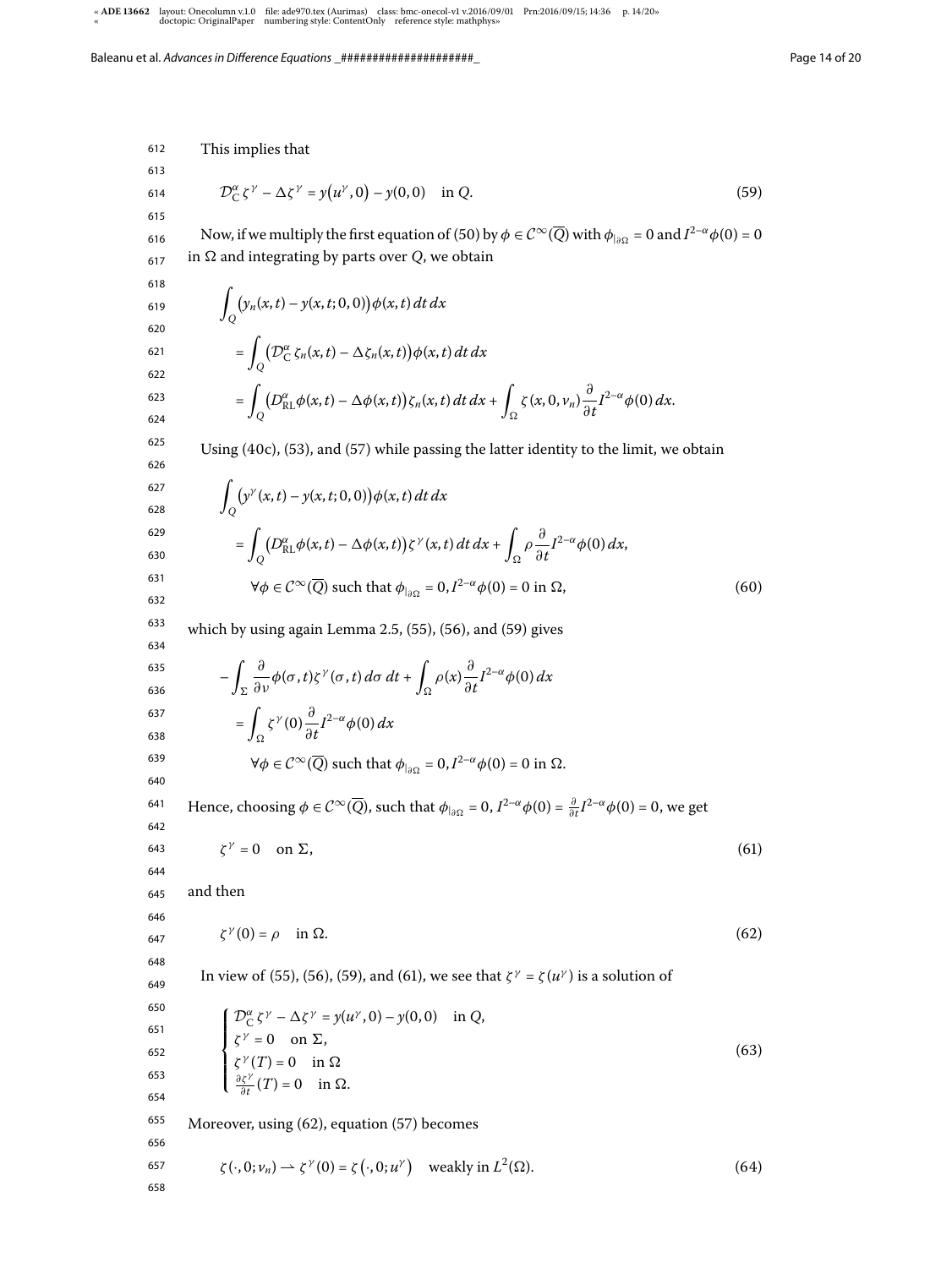659 660 661 662 663 664 665 666 667 668 669 670 671 672 673 674 675 676 677 678 679 680 681 682 683 684 685 686 687 688 689 690 691 692 693 694 695 696 697 698 699 700 *Step* 3: The function  $v \rightarrow J_{\gamma}(v)$  being lower semi-continuous, we have  $J_{\gamma}(u^{\gamma}) \leq \liminf_{n \to \infty} J_{\gamma}(v_n),$ which in view of  $(35)$  implies that  $J_{\gamma}(u^{\gamma}) = \inf_{u \in \mathcal{U}}$  $\inf_{v\in L^2(Q)}J_{\gamma}(v).$ The uniqueness of  $u^{\gamma}$  comes from the fact that the functional  $J_{\gamma}$  is strictly convex.  $\Box$ **Theorem 3.4** For any  $\gamma > 0$ , let u<sup>γ</sup> be the low-regret control. Then there exist  $q^{\gamma} \in$  $L^2((0,T);H_0^1(\Omega))$  and  $p^{\gamma} \in \mathcal{C}([0,T];H_0^1(\Omega))$  such that  $(u^{\gamma},y^{\gamma} = y^{\gamma}(u^{\gamma},0),q^{\gamma},p^{\gamma})$  satisfies the following optimality system:  $\sqrt{ }$  $\bigg\}$  $\overline{\mathcal{L}}$  $D_{\text{RL}}^{\alpha} y^{\gamma} - \Delta y^{\gamma} = u^{\gamma}$  in Q,  $y^{\gamma} = 0$  on  $\Sigma$ ,  $I^{2-\alpha}y^{\gamma}(0) = y^0$  in  $\Omega$ ,  $\frac{\partial}{\partial t}I^{2-\alpha}y^{\gamma}(0)=0$  in  $\Omega$ ,  $(65)$  $\sqrt{ }$  $\Big\}$  $\overline{\mathcal{L}}$  $D_{\rm RL}^{\alpha}q^{\gamma} - \Delta q^{\gamma} = 0$  in Q,  $q^{\gamma}=0$  on  $\Sigma$ ,  $I^{2-\alpha}q^{\gamma}(0)=0$  in  $\Omega$ ,  $\frac{\partial}{\partial t}I^{2-\alpha}q^{\gamma}(0)=\frac{1}{\sqrt{\gamma}}\zeta(0;u^{\gamma})$  in  $\Omega$ ,  $(66)$  $\sqrt{ }$  $\Big\}$  $\overline{\mathcal{L}}$  $\mathcal{D}_{\mathcal{C}}^{\alpha}p^{\gamma} - \Delta p^{\gamma} = y^{\gamma} - z_d + \frac{1}{\sqrt{\gamma}}q^{\gamma}$  in Q,  $p^{\gamma}=0$  on  $\Sigma$ ,  $p^{\gamma}(T) = 0$  in  $\Omega$ , ∂p γ  $rac{p'}{\partial t}(T) = 0$  in  $\Omega$ ,  $(67)$ and  $Nu^{\gamma} + p^{\gamma} = 0$  in Q. (68) *Proof* Equations (43), (47), (48), and (49) give (65). To characterize the low-regret control  $u^{\gamma}$ , we use the Euler-Lagrange optimality conditions: d  $\frac{u}{dk}J_{\gamma}(u^{\gamma}+k(v-u^{\gamma}))\big|_{k=0}=0, \quad \forall v \in L^{2}$  $(Q).$  (69) After some calculations, we obtain

$$
\int_{Q} (y(u^{\gamma}, 0) - z_d) (y(v, 0) - y(u^{\gamma}, 0)) dt dx + \int_{Q} Nu^{\gamma} (v - u^{\gamma}) dt dx
$$
  
\n
$$
+ \frac{1}{\gamma} \int_{\Omega} (z(x, 0; u^{\gamma}), \zeta(x, 0; v - u^{\gamma})) dx = 0, \quad \forall v \in L^{2}(Q),
$$
  
\n
$$
\int_{705}^{703} (z(x, 0; u^{\gamma}), \zeta(x, 0; v - u^{\gamma})) dx = 0, \quad \forall v \in L^{2}(Q),
$$
\n(70)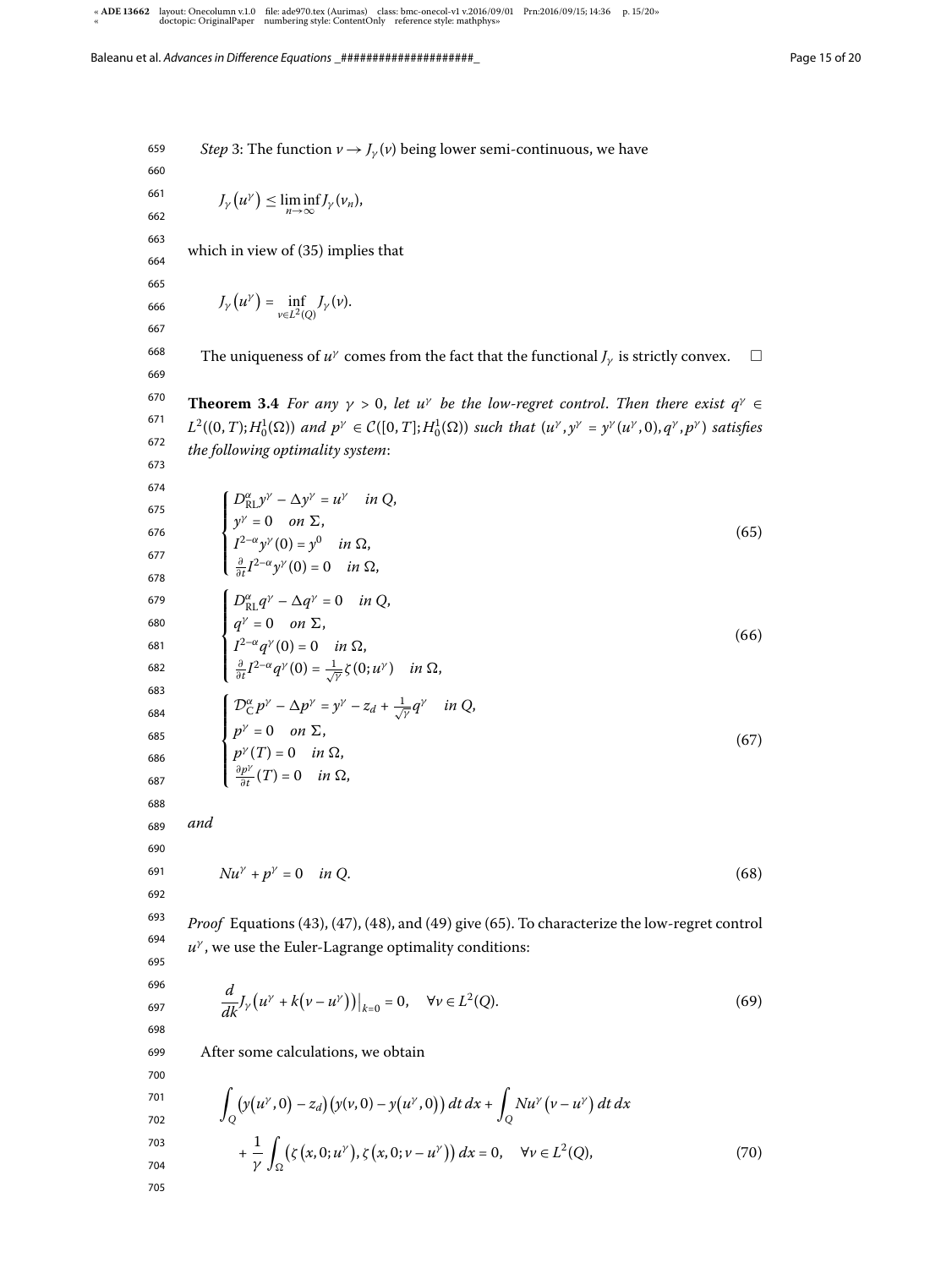<sup>706</sup> where from (24), 
$$
\zeta(\nu - u^{\gamma}) = \zeta(x, t; \nu - u^{\gamma}) \in C([0, T]; H_0^1(\Omega))
$$
 is a solution of  
\n<sup>707</sup>  
\n<sup>708</sup>  
\n<sup>709</sup>  
\n<sup>709</sup>  
\n<sup>700</sup>  
\n<sup>700</sup>  
\n<sup>701</sup>  
\n<sup>710</sup>  
\n<sup>711</sup>  
\n<sup>712</sup>  
\n<sup>713</sup>  
\n<sup>714</sup>  
\n<sup>715</sup>  
\n<sup>716</sup>  
\n<sup>718</sup>  
\n<sup>719</sup>  
\n<sup>710</sup>  
\n<sup>711</sup>  
\n<sup>712</sup>  
\n<sup>713</sup>  
\n<sup>714</sup>  
\n<sup>715</sup>  
\n<sup>716</sup>  
\n<sup>718</sup>  
\n<sup>719</sup>  
\n<sup>719</sup>  
\n<sup>710</sup>  
\n<sup>711</sup>  
\n<sup>712</sup>  
\n<sup>713</sup>  
\n<sup>714</sup>  
\n<sup>715</sup>  
\n<sup>716</sup>  
\n<sup>718</sup>  
\n<sup>719</sup>  
\n<sup>719</sup>  
\n<sup>710</sup>  
\n<sup>711</sup>  
\n<sup>711</sup>  
\n<sup>712</sup>  
\n<sup>713</sup>  
\n<sup>714</sup>  
\n<sup>715</sup>  
\n<sup>716</sup>  
\n<sup>717</sup>  
\n<sup>718</sup>  
\n<sup>719</sup>  
\n<sup>719</sup>  
\n<sup>710</sup>  
\n<sup>711</sup>  
\n<sup>712</sup>  
\n<sup>713</sup>  
\n<sup>714</sup>  
\n<sup>715</sup>  
\n<sup>716</sup>  
\n<sup>717</sup>  
\n<sup>718</sup>  
\n<sup>719</sup><

741  $C([0, T]; L^2(\Omega))$  since  $y^{\gamma} - z_d + \frac{1}{\sqrt{\gamma}} q^{\gamma} \in L^2(Q)$ .

742 743 Thus, multiplying the first equation of (72) by  $p^{\gamma}$ , a solution of (67), then, utilizing the fractional integration by parts provided by Lemma 2.5, we conclude

$$
\int_{Q} z(v - u^{\gamma})(\mathcal{D}_{C}^{\alpha} p^{\gamma} - \Delta p^{\gamma}) dx dt = \int_{Q} (v - u^{\gamma}) p^{\gamma} dx dt.
$$

746 747

744 745

748 749 Replacing in the latter identity  $z(v - u^{\gamma})$  by  $y(x, t; v, 0) - y^{\gamma}(x, t; u^{\gamma}, 0)$ , which is a solution of (72), we obtain

$$
\int_{Q} (v - u^{\gamma}) p^{\gamma} dx dt
$$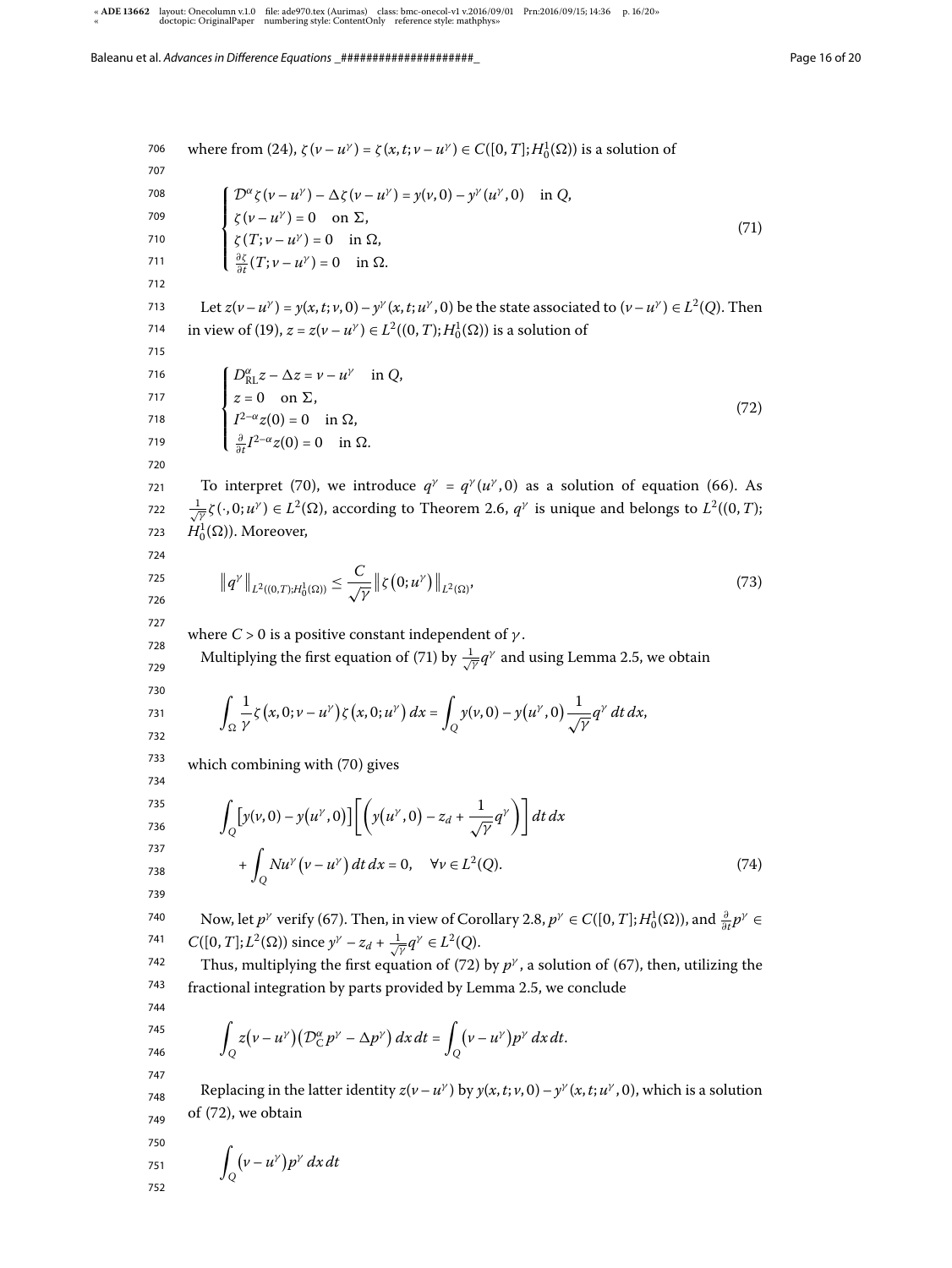$$
= \int_{Q} \left[ y(x,t;\nu,0) - y^{\gamma}\left(x,t;u^{\gamma},0\right) \right] \left[ \left( y^{\gamma}\left(u^{\gamma},0\right) - z_{d} + \frac{1}{\sqrt{\gamma}} q^{\gamma}\right) \right] dt dx,
$$

755 which combining with  $(74)$  gives

$$
\int_Q (Nu^{\gamma} + p^{\gamma})(\nu - u^{\gamma}) dx dt = 0, \quad \forall \nu \in L^2(Q).
$$

760 Consequently  $Nu^{\gamma} + p^{\gamma} = 0$  in Q.

761 762 763 **Proposition 3.5** For any  $\gamma > 0$ , let  $u^{\gamma}$  be the low-regret control. Then  $u^{\gamma}$  converges to u, a solution of the no-regret problem  $(30)$ .

764 *Proof* As  $u^{\gamma}$  is a solution of (33), we have

$$
J_{\gamma}\big(u^{\gamma}\big) \leq J_{\gamma}(0) = 0,
$$

768 769 because in view of (24),  $\zeta(0) = \zeta(x,t; 0) = 0$  in Q. It then follows from the definition of  $J_{\gamma}$ given by (34) that

$$
\frac{770}{771}
$$

765 766 767

753 754

> $\left\|y(u^\gamma,0)-z_d\right\|$  $\overline{c}$  $\frac{2}{L^2(Q)} + N ||u^{\gamma}||$  $\overline{\mathbf{c}}$  $\frac{2}{L^2(Q)} + \frac{1}{N}$  $\frac{1}{\gamma}$  |  $\zeta(\cdot, 0; u^{\gamma})$  ||  $\overline{\mathbf{c}}$  $L^2(\Omega)$  $\leq J(0,0) = ||y(0,0) - z_d||$  $\overline{c}$  $L^2(Q)$ .

Therefore, we deduce that

$$
\left\|y(u^{\gamma},0)\right\|_{L^{2}(Q)} \leq \left\|y(0,0) - z_{d}\right\|_{L^{2}(Q)},\tag{75a}
$$

$$
\|u^{\gamma}\|_{L^{2}(Q)} \leq \frac{1}{N} \|y(0,0) - z_{d}\|_{L^{2}(Q)},
$$
\n(75b)

$$
\|\zeta(\cdot,0;u^{\gamma})\|_{L^{2}(\Omega)} \leq \sqrt{\gamma}\|y(0,0)-z_{d}\|_{L^{2}(Q)}.
$$
\n(75c)

783 Hence from (75b) and  $(65)_1$ , we have

$$
\|D_{\text{RL}}^{\alpha}y(u^{\gamma},0) - \Delta y(u^{\gamma},0)\|_{L^{2}(Q)} \leq \frac{1}{N} \|y(0,0) - z_{d}\|_{L^{2}(Q)}.
$$
\n(76)

Since  $y(u^{\gamma}, 0)$  is solution of (65), we see from Theorem 2.6 that there exists a constant C independent of  $\gamma$  such that

788 789 790

791

$$
\left\|y(u^{\gamma},0)\right\|_{L^{2}((0,T);H_{0}^{1}(\Omega))} \leq \frac{C}{N}\left\|y(0,0)-z_{d}\right\|_{L^{2}(Q)}.
$$
\n(77)

792 793 Thus there exist  $u \in L^2(Q)$ ,  $y \in L^2((0, T); H_0^1(\Omega))$ ,  $\delta \in L^2(Q)$ , and subsequences extracted of  $(u^{\gamma})$  and  $(y^{\gamma})$  (still called  $(u^{\gamma})$  and  $(y^{\gamma})$ ) such that

- $u^{\gamma} \rightharpoonup u$  weakly in  $L^2$  $(Q)$ ,  $(78a)$
- $y^{\gamma} \rightharpoonup y \quad \text{weakly in } L^2\big((0,T); H^1_0(\Omega)\big)$ ,  $(78b)$

$$
D_{\text{RL}}^{\alpha} y^{\gamma} - \Delta y^{\gamma} \to \delta \quad \text{weakly in } L^{2}(Q). \tag{78c}
$$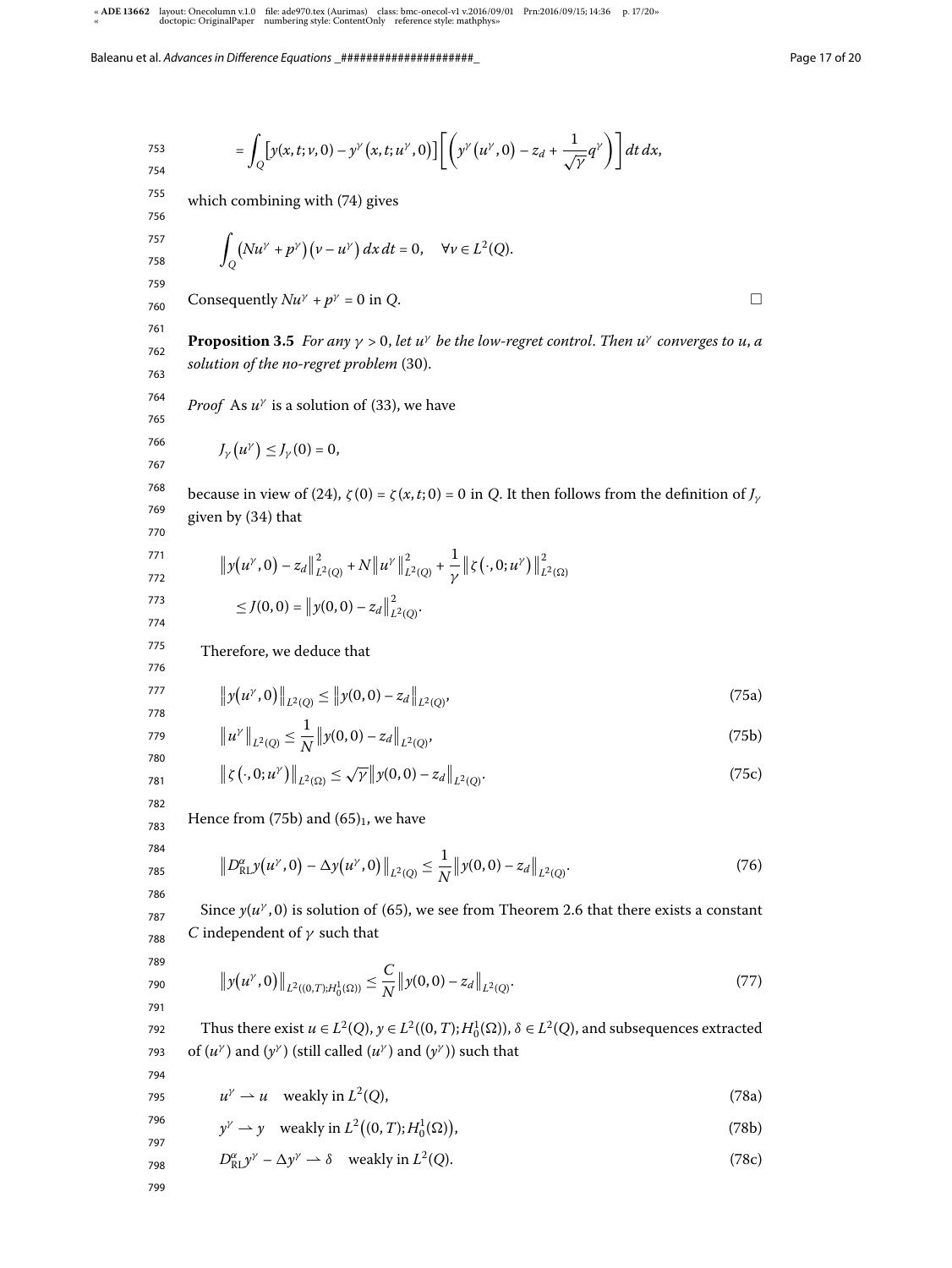800 801 802 803 804 805 806 807 808 809 810 811 812 813 814 815 816 817 818 819 820 821 822 823 824 825 826 827 828 829 830 831 832 833 834 835 836 837 838 839 840 841 842 843 844 845 846 If we proceed as in pp.10 to 14, using (78a)-(78c), we show that  $y = y(x, t; u, 0)$  is such that  $\sqrt{ }$  $\Big\}$  $\overline{\mathcal{L}}$  $D_{\text{RL}}^{\alpha} y - \Delta y = u$  in Q,  $y = 0$  on  $\Sigma$ ,  $I^{2-\alpha}y(x,0)=y^0$  in  $\Omega$ ,  $\frac{\partial}{\partial t}I^{2-\alpha}y(x,0)=0$  in  $\Omega$ ,  $(79)$ and  $\zeta = \zeta(x, t; u) \in C([0, T]; H_0^1(\Omega))$  is a solution of  $\sqrt{ }$  $\bigg\}$  $\overline{\mathcal{L}}$  $\mathcal{D}^{\alpha}\zeta - \Delta \zeta = y(u, 0) - y(0, 0)$  in Q,  $\zeta = 0$  on  $\Sigma$ ,  $\zeta(T) = 0$  in  $\Omega$ ,  $\frac{\partial \zeta}{\partial t}(T) = 0$  in  $\Omega$ .  $(80)$ Moreover, in view of (75c), we have  $\zeta(\cdot, 0; u^{\gamma}) \to \zeta(\cdot, 0; u) = 0$  strongly in  $L^2$  $(\Omega)$ . (81) Consequently,  $\int_{\Omega} g \zeta(x, 0; u) dx = 0$ . This implies that  $u$  is solution of the no-regret control problem (30). **Theorem 3.6** Let us consider  $u = \lim_{\gamma \to 0} u^{\gamma}$  be the no-regret control corresponding to the state y(u,0). Then there exist  $q \in L^2((0, T); H_0^1(\Omega))$  and  $p \in C([0, T]; H_0^1(\Omega))$  in such a way that  $(u, y = y(u, 0), q, p)$  fulfills the following optimality system:  $\sqrt{ }$  $\Big\}$  $\overline{\mathcal{L}}$  $D_{\text{RL}}^{\alpha} y - \Delta y = u \quad in \ Q,$  $y = 0$  on  $\Sigma$ ,  $I^{2-\alpha}y(0) = y^0$  in  $\Omega$ ,  $\frac{\partial}{\partial t}I^{2-\alpha}y(0) = 0$  in  $\Omega$ ,  $(82)$  $\sqrt{ }$  $\bigg\}$  $\overline{\mathcal{L}}$  $D_{\rm RL}^{\alpha}q - \Delta q = 0$  in Q,  $q = 0$  on  $\Sigma$ ,  $I^{2-\alpha}q(0)=0$  in  $\Omega$ ,  $\frac{\partial}{\partial t}I^{2-\alpha}q(0)=\tau_1$  in  $\Omega$ ,  $(83)$  $\sqrt{ }$  $\bigg\}$  $\overline{\mathcal{L}}$  $\mathcal{D}_{\mathcal{C}}^{\alpha} p - \Delta p = y(u, 0) - z_d + \tau_2$  in Q,  $p = 0$  on  $\Sigma$ ,  $p(T) = 0$  in  $\Omega$ , ∂p  $\frac{\partial p}{\partial t}(T) = 0$  in  $\Omega$ ,  $(84)$ and  $Nu + p = 0$  in Q. (85) *Proof* We have  $(82)$  (see system  $(79)$ ). From (75c), we get  $\begin{array}{c} \hline \end{array}$  $\mathbf{1}$  $\frac{1}{\sqrt{\gamma}}\zeta(0;u^{\gamma})\Big\|_{L^{2}(\Omega)} \leq \|y(0,0)-z_{d}\|_{L^{2}(Q)}.$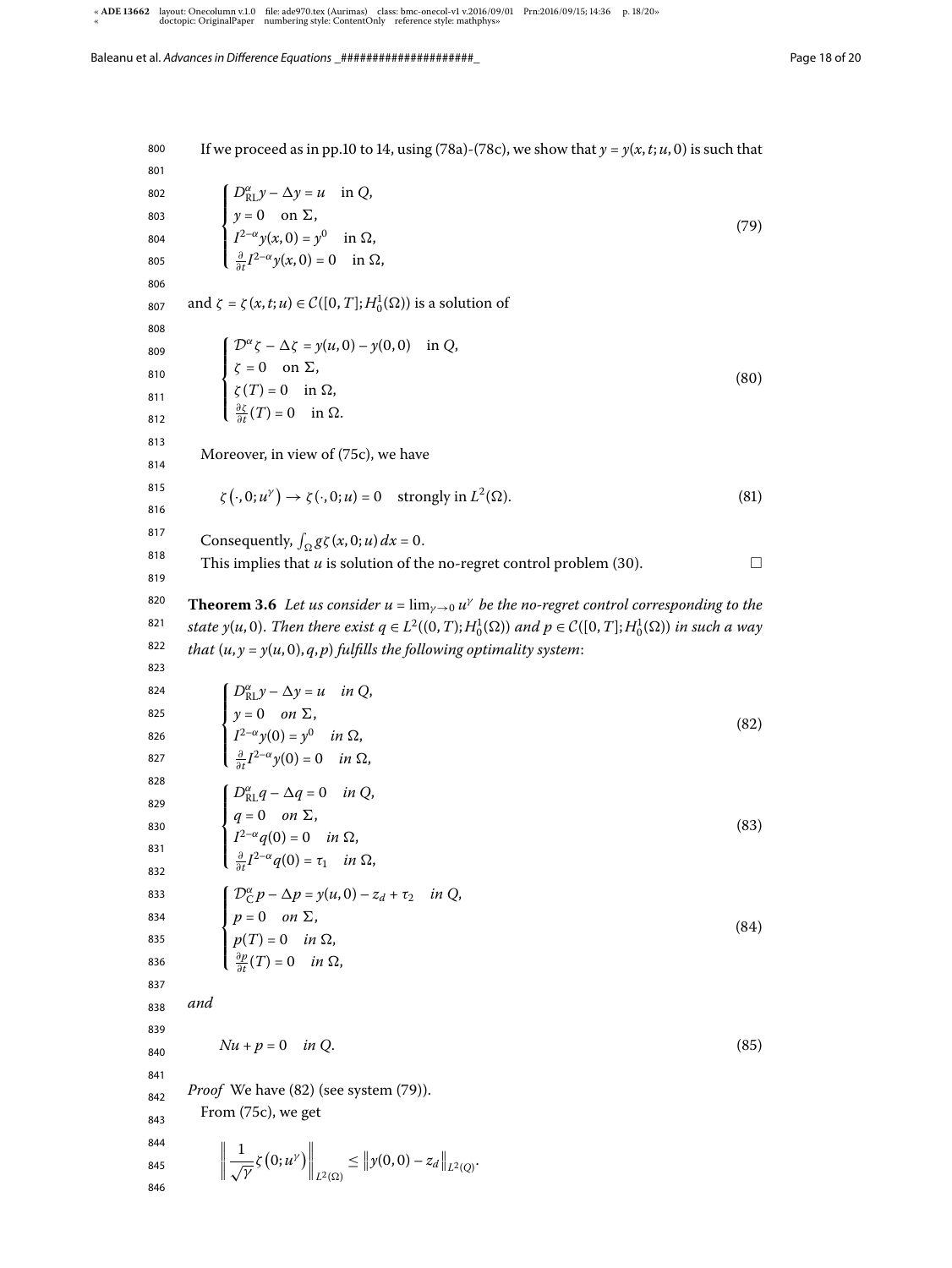847 Consequently, equation (73) becomes

848 849

850

$$
\|q^{\gamma}\|_{L^2((0,T);H_0^1(\Omega))} \le C \|y(0,0) - z_d\|_{L^2(Q)}.
$$
\n(86)

851 Thus, there exist  $\tau_1 \in L^2(\Omega)$  and  $q \in L^2(0, T; H_0^1(\Omega))$  such that

852 853

854 855 856

$$
\frac{1}{\sqrt{\gamma}}\zeta(\cdot,0;u^{\gamma}) \rightharpoonup \tau_1 \quad \text{weakly in } L^2(\Omega),\tag{87}
$$

$$
q^{\gamma} \rightharpoonup q \quad \text{weakly in } L^2((0,T);H_0^1(\Omega)).
$$
\n(88)

857 858 Using  $(87)$  and  $(88)$  while passing to the limit in  $(66)$ , we show as for the convergence of  $y_n = y(v_n, 0)$  (see pp.10 to 12) that q satisfies (83).

From  $(68)$  and  $(75b)$ , we have

859 860 861

$$
\|p^{\gamma}\|_{L^2(Q)} \leq \|y(0,0) - z_d\|_{L^2(Q)}.
$$

862

863 Therefore there exists  $p \in L^2(Q)$  such that

864 865

$$
p^{\gamma} \rightharpoonup p \quad \text{weakly in } L^2
$$

866 867

868 869 870

873

In view of (67) and (75a), we know that there exist  $\tau_2 \in L^2(Q)$  such that

$$
\frac{1}{\sqrt{\gamma}}q^{\gamma} \to \tau_2 \quad \text{weakly in } L^2(Q). \tag{90}
$$

 $(Q).$  (89)

871 872 Then we prove as for the convergence of  $\zeta_n = \zeta(x, t; v_n)$  (see pp.12 to 14) that p is solution of (84). Using (75b) and (89) while passing to the limit in (68), we conclude (85).  $\Box$ 

#### 874 **4 Conclusions**

875 876 877 878 879 880 We study an optimal control problem associated to a fractional wave equation involving Riemann-Liouville fractional derivative and with incomplete data. Actually, the initial condition is missing. In order to solve the problem, we assume that the missing data belongs to an infinite dimensional space. Using the notions of no-regret and low-regret controls, we show that when  $3/2 \le \alpha \le 2$ , such a control exists and is unique. Then we give the singular optimality system that characterizes the control.

881 882

#### 883 **Competing interests**

The authors declare that they have no competing interests.

#### 884 **Authors' contributions**

885 All authors contributed equally to the writing of this paper. All authors read and approved the final manuscript.

#### 886 **Author details**

887 888 <sup>1</sup> Department of Mathematics, Faculty of Arts and Sciences, Çankaya University, Ankara, 06530, Turkey. <sup>2</sup> Institute of Space Sciences, Magurele-Bucharest, Romania. <sup>3</sup>Université des Antilles et de la Guyane, Campus Fouillole, 97159, Pointe-à-Pitre, Guadeloupe (FWI), France. <sup>4</sup> Laboratoire MAINEGE, Université Ouaga 3S, 06 BP 10347, Ouagadougou 06, Burkina Faso

### 889 **Acknowledgements**

890 891 The authors are grateful to the referees for their valuable suggestions. The work was supported by the Région Martinique (FWI).

- 892 Received: 18 June 2016 Accepted: 12 September 2016
- 893